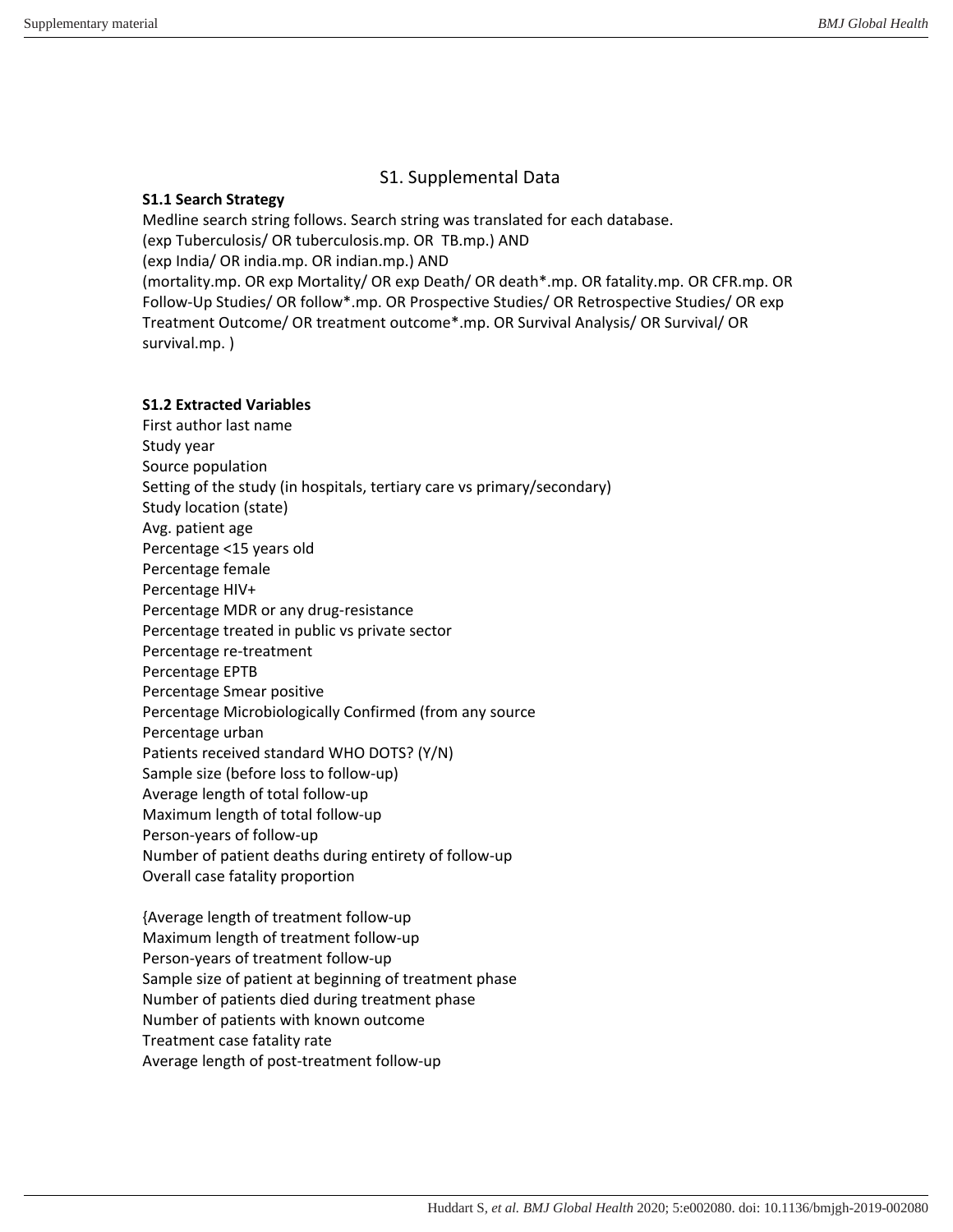Maximum length of post-treatment follow-up Person-years of post-treatment follow-up Sample size of patient at beginning of post-treatment phase Number of patients died during post-treatment phase Number of patients with known outcome Post-treatment case fatality rate} {} Repeat again for HIV positive/negative, adult/child, public/private, drug sensitive/drug resistant as available

## **S1.4 Studies which did not delineate between treatment and post-treatment phase**

|                   | N   | Max follow-up (months) | <b>CFR (95% CI)</b>  |
|-------------------|-----|------------------------|----------------------|
| Sadana 2015       | 326 | 8                      | 11.04 (7.95, 15.08)  |
| Alvarez-Uria 2015 | 79  | 9                      | 60.76 (49.1, 71.36)  |
| <b>Tutu 2017</b>  | 115 | 12                     | 0.87(0.05, 5.45)     |
| <b>Sinha 2017</b> | 140 | 24                     | 12.14 (7.44, 19)     |
| <b>Sinha 2017</b> | 31  | 12                     | 6.45 (1.13, 22.84)   |
| Gupta 2017        | 478 | 12                     | 13.39 (10.53, 16.85) |

**Table S1.4.1:** *Studies where CFR was not delineated between treatment and post-treatment*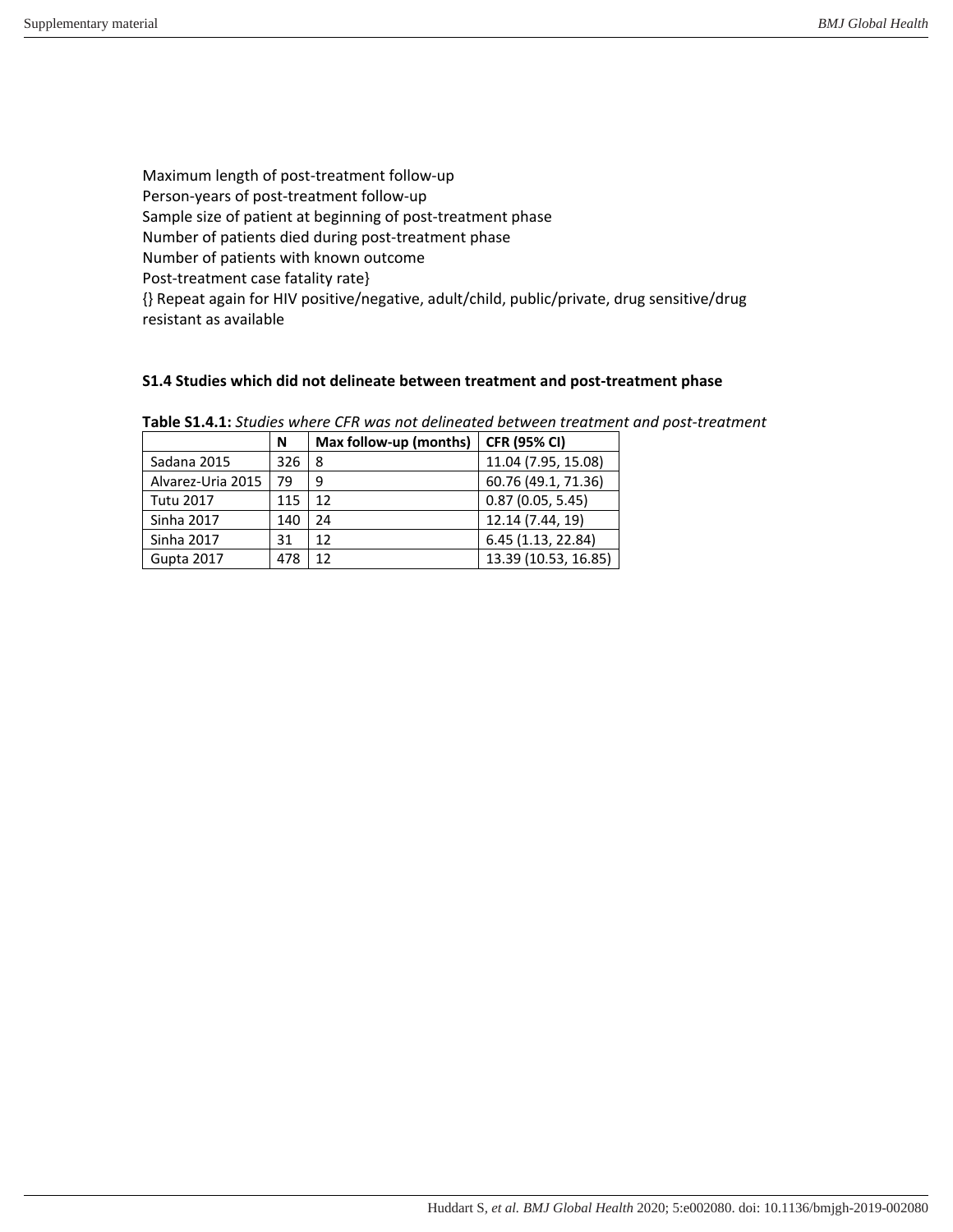## **S1.3 Table of included studies**

*Abbreviations: DMC – district microscopy center, RNTCP – Indian revised national TB program, MDR – multi-drug resistant TB, ATT – anti-tuberculosis treatment, MSF – Doctors without Borders, DR – drug resistant, EPTB-extrapulmonary TB, SS+ - sputum smear positive, TU – treatment unit, HAART – highly active antiretroviral therapy, NSP – new smear positive, TBM – TB meningitis, RCT – randomized control trial, DTC – district tuberculosis center, PHC – primary healthcare center, XDR – extensively drug resistant, NA – not applicable* 

|              | <b>First Author's</b><br><b>Last Name</b> | Year | <b>Title</b>                                                                                                                                                                                                                                                     | <b>State</b>   | <b>Source Population</b>                                                                                                                                                  | <b>Total</b><br><b>Patients</b><br><b>Enrolled</b> |
|--------------|-------------------------------------------|------|------------------------------------------------------------------------------------------------------------------------------------------------------------------------------------------------------------------------------------------------------------------|----------------|---------------------------------------------------------------------------------------------------------------------------------------------------------------------------|----------------------------------------------------|
| $\mathbf{1}$ | Ahmad                                     | 2013 | <b>Study Of Treatment Outcome Of New</b><br><b>Sputum Smear Positive Tb Cases Under</b><br>Dots-Strategy                                                                                                                                                         | Maharashtra    | Newly diagnosed smear positive<br>TB patients in urban Mumbai<br>slum treated at DMC                                                                                      | 281                                                |
| 2            | Akshata                                   | 2016 | Management of multidrug resistant<br>tuberculosis (MDR-TB) - Monitoring is<br>the key to successful outcome                                                                                                                                                      | Karnataka      | RNTCP-confirmed MDR TB<br>patients treated at a Rajiv Gandhi<br>Institute of Chest Diseases in<br>Bangalore between Aug 2011<br>and June 2012                             | 69                                                 |
| 3            | Alvarez-Uria                              | 2012 | <b>Natural History and Factors Associated</b><br>with Early and Delayed Mortality in<br><b>HIV-Infected Patients Treated of</b><br><b>Tuberculosis under Directly Observed</b><br><b>Treatment Short-Course Strategy: A</b><br>Prospective Cohort Study in India | Andhra Pradesh | all antituberculosis treatment<br>(ATT) episodes of patients from<br>the Vicente Ferrer HIV Cohort<br>Study<br>database from September 1st<br>2009, to September 1st 2011 | 1000                                               |
| 4            | Ambadekar                                 | 2015 | Treatment outcome and its attributes<br>in TB-HIV co-infected patients<br>registered under Revised National TB<br>Control Program: a retrospective<br>cohort analysis                                                                                            | Maharashtra    | TB-HIV co-infected patients<br>registered with RNTCP in<br>Yavatmal district, from 2008<br>through 2011                                                                   | 886                                                |
| 5            | Andries                                   | 2013 | High Rate of Hypothyroidism in<br><b>Multidrug-Resistant Tuberculosis</b><br>Patients Co-Infected with HIV in<br>Mumbai, India                                                                                                                                   | Maharashtra    | Patients initiated on a multidrug-<br>resistant TB regimen between<br>October 2006 and March 2013 at<br>an MSF HIV project in Mumbai                                      | 116                                                |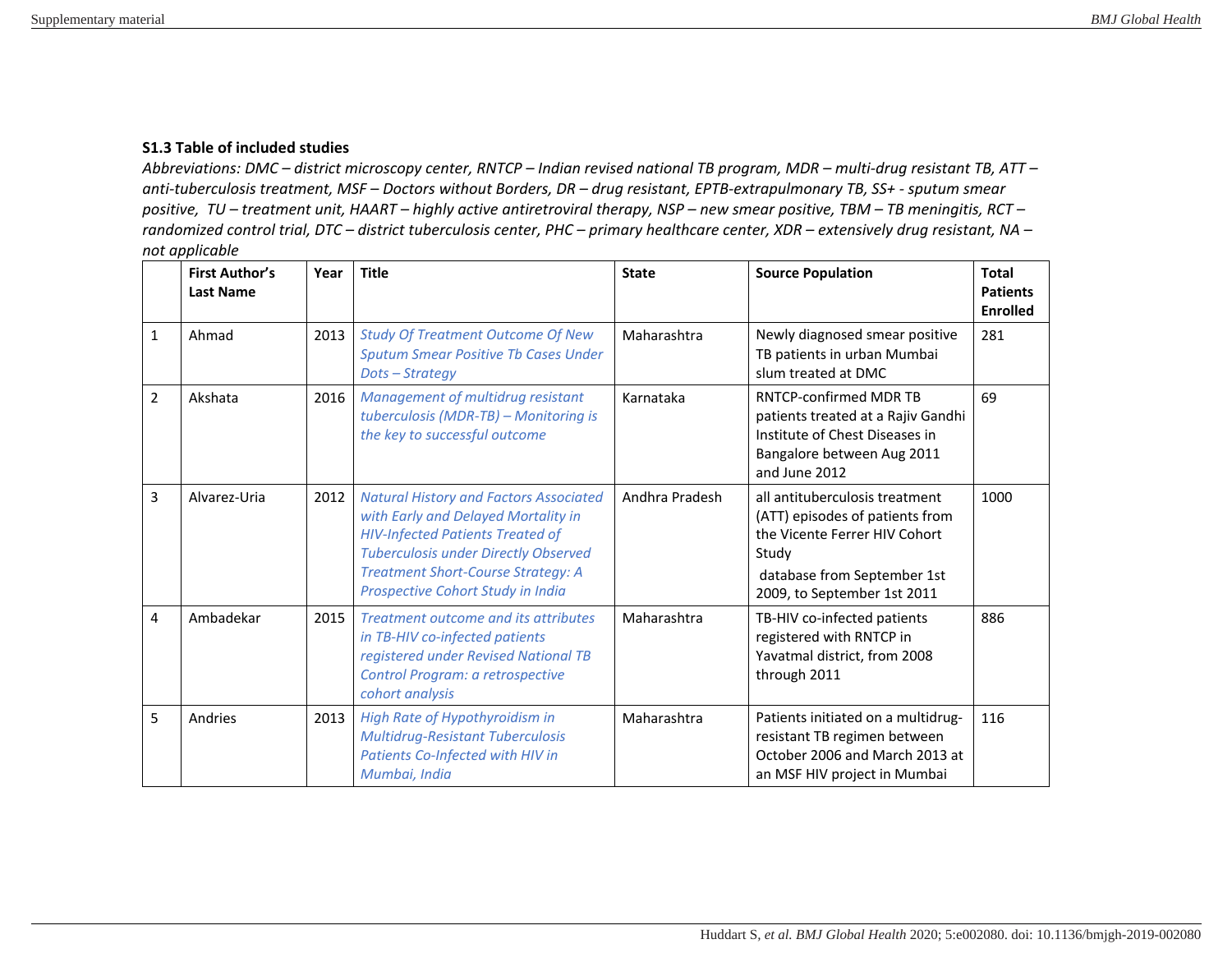| 6  | Andries   | 2013 | <b>Viral Load for HIV Treatment Failure</b><br><b>Management: A Report of Eight Drug-</b><br><b>Resistant Tuberculosis Cases Co-</b><br>Infected with HIV Requiring Second-<br><b>Line Antiretroviral Treatment in</b><br>Mumbai, India | Maharashtra                     | DR TB/HIV patients treated at<br>MSF center in Mumbai between<br>Oct 2006 and July 2013                                                     | 8   |
|----|-----------|------|-----------------------------------------------------------------------------------------------------------------------------------------------------------------------------------------------------------------------------------------|---------------------------------|---------------------------------------------------------------------------------------------------------------------------------------------|-----|
| 7  | Angadi    | 2016 | A Follow Up Study on Newly Detected<br><b>Sputum Positive Pulmonary</b><br><b>Tuberculosis Cases on Anti-Tubercular</b><br><b>Treatment in Bijapur Taluk</b>                                                                            | Karnataka                       | All newly detected pulmonary TB<br>cases during November 1st 2011-<br>October 31st 2012 registered<br>from Bijapur Taluk at DTC,<br>Bijapur | 248 |
| 8  | Anuradha  | 2010 | Predictors of stroke in patients of<br>tuberculous meningitis and its effect on<br>the outcome                                                                                                                                          | <b>Uttar Pradesh</b>            | Adult patients with TB meningitis<br>at outpatient and inpatient<br>Medical University in Lucknow                                           | 100 |
| 9  | Arathi    | 2013 | <b>Osteoarticular Tuberculosis-A Three</b><br>Years' Retrospective Study                                                                                                                                                                | <b>Uttar Pradesh</b>            | Osteoarticular TB patients<br>diagnosed between Jan 2010 and<br>Dec 1012 at a medical college in<br><b>Uttar Pradesh</b>                    | 16  |
| 10 | Armstrong | 2014 | Treating drug-resistant tuberculosis in<br>a low-intensity chronic conflict setting<br>in India                                                                                                                                         | Andhra Pradesh-<br>Chhattisgarh | DR TB patients treated as<br>outpatients at MSF mobile clinic<br>between Jan 2011 and Oct 2013                                              | 10  |
| 11 | Ashwini   | 2009 | A Study on Treatment Outcome of<br><b>Registered Tuberculosis Cases under</b><br>RNTCP in Udupi Taluk, Karnataka                                                                                                                        | Karnataka                       | TB patients registered under<br>Udupi RNTCP between Jan and<br>Dec 2007                                                                     | 563 |
| 12 | Awasthi   | 2015 | Abdominal Tuberculosis: A Diagnostic<br><b>Dilemma</b>                                                                                                                                                                                  | <b>NA</b>                       | HIV- abdominal TB patients<br>treated at a tertiary teaching<br>hospital in N. India between Jan<br>2010 and Dec 2014                       | 48  |
| 13 | Babu      | 2012 | A Comparative Study Of Dot And Sat In<br>Rural Tertiary Care Hospital: A Two<br><b>Years Retrospective Study</b>                                                                                                                        | Karnataka                       | Pulmonary TB patients treated at<br>a Karnataka hospital in 2010 and<br>2011                                                                | 131 |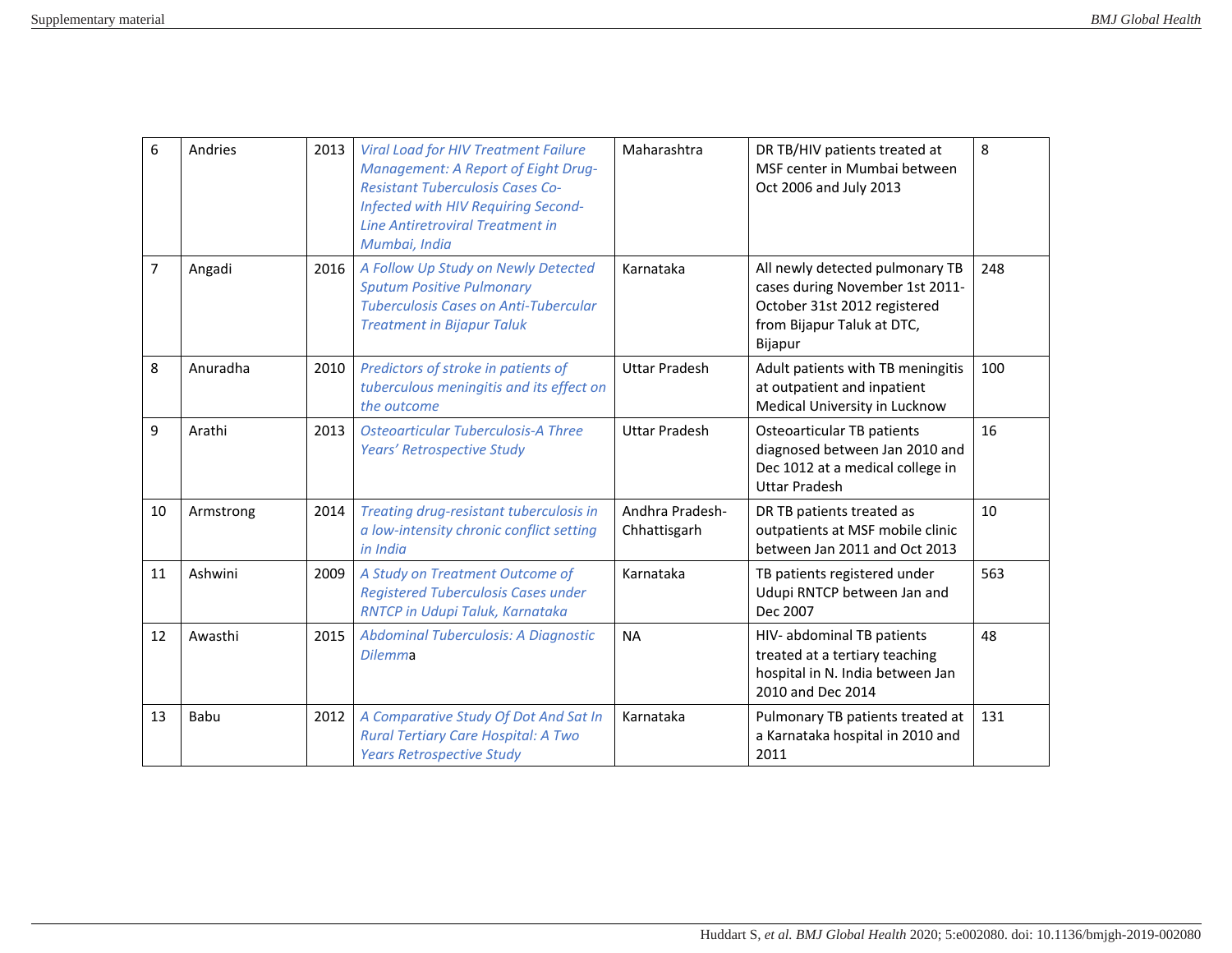| 14 | Bag            | 2015 | <b>Resurgence Of Extra Pulmonary</b><br><b>Tuberculosis</b>                                                                                                                                              | Odisha            | EPTB cases treated at a medical<br>college between 2009-2013                                                                                                                                                                 | 2596 |
|----|----------------|------|----------------------------------------------------------------------------------------------------------------------------------------------------------------------------------------------------------|-------------------|------------------------------------------------------------------------------------------------------------------------------------------------------------------------------------------------------------------------------|------|
| 15 | Banu Rekha     | 2012 | Efficacy of the 6-month thrice-weekly<br>regimen in the treatment of new<br>sputum smear-positive pulmonary<br>tuberculosis under clinical trial<br>conditions                                           | <b>Tamil Nadu</b> | Newly diagnosed SS+ HIV-<br>pulmonary adult TB patients,<br>above 30kg                                                                                                                                                       | 249  |
| 16 | Brahmapurkar   | 2016 | Death and defaulted trends among<br>registered TB cases at Jagdalpur TU in<br><b>Bastar district of Chattisgarh, India</b>                                                                               | Chhattisgarh      | TB patients registered at TU in<br>Jagdalpur between 2010 and<br>2014                                                                                                                                                        | 2533 |
| 17 | Brahmapurkar   | 2016 | <b>Treatment Outcome Of Registered</b><br><b>Tuberculosis Cases For Year 2013 In</b><br><b>Tuberculosis Unit In Tribal District</b><br><b>Bastar Of Chhattisgarh, India</b>                              | Chhattisgarh      | TB patients registered in 2013 at<br>TU in Jagdalpur                                                                                                                                                                         | 468  |
| 18 | Chandra        | 2017 | <b>Factors Determining the Clinical</b><br>Spectrum, Course and Response to<br><b>Treatment, and Complications in</b><br><b>Seronegative Patients with Central</b><br><b>Nervous System Tuberculosis</b> | Karnataka         | CNS TB patients seeking<br>treatment at medical institute<br>between Oct 2011 and Dec 2012                                                                                                                                   | 43   |
| 19 | Chennaveerappa | 2014 | <b>TBDOTS Outcome in Relation to HIV</b><br><b>Status: Experience in a Medical College</b>                                                                                                               | Karnataka         | Patients being treated at tertiary<br>teaching hospital in South India                                                                                                                                                       | 280  |
| 20 | Daley          | 2015 | Adjunctive vitamin D for treatment of<br>active tuberculosis in India: a<br>randomised, double-blind, placebo-<br>controlled trial                                                                       | <b>Tamil Nadu</b> | Participants (aged 18-75 years)<br>who were HIV negative and had<br>pulmonary tuberculosis, with at<br>least one documented positive<br>sputum smear, treated at RNTCP<br>clinics, who had taken one dose<br>of ATT or fewer | 126  |
| 21 | Dandekar       | 2014 | The Fate Of Tuberculosis Cases After<br>Two Years Of DOTS Chemotherapy In<br>Aurangabad City, Maharashtra                                                                                                | Maharashtra       | TB patients registered with<br>RNTCP in Aurangabad in 2006                                                                                                                                                                   | 304  |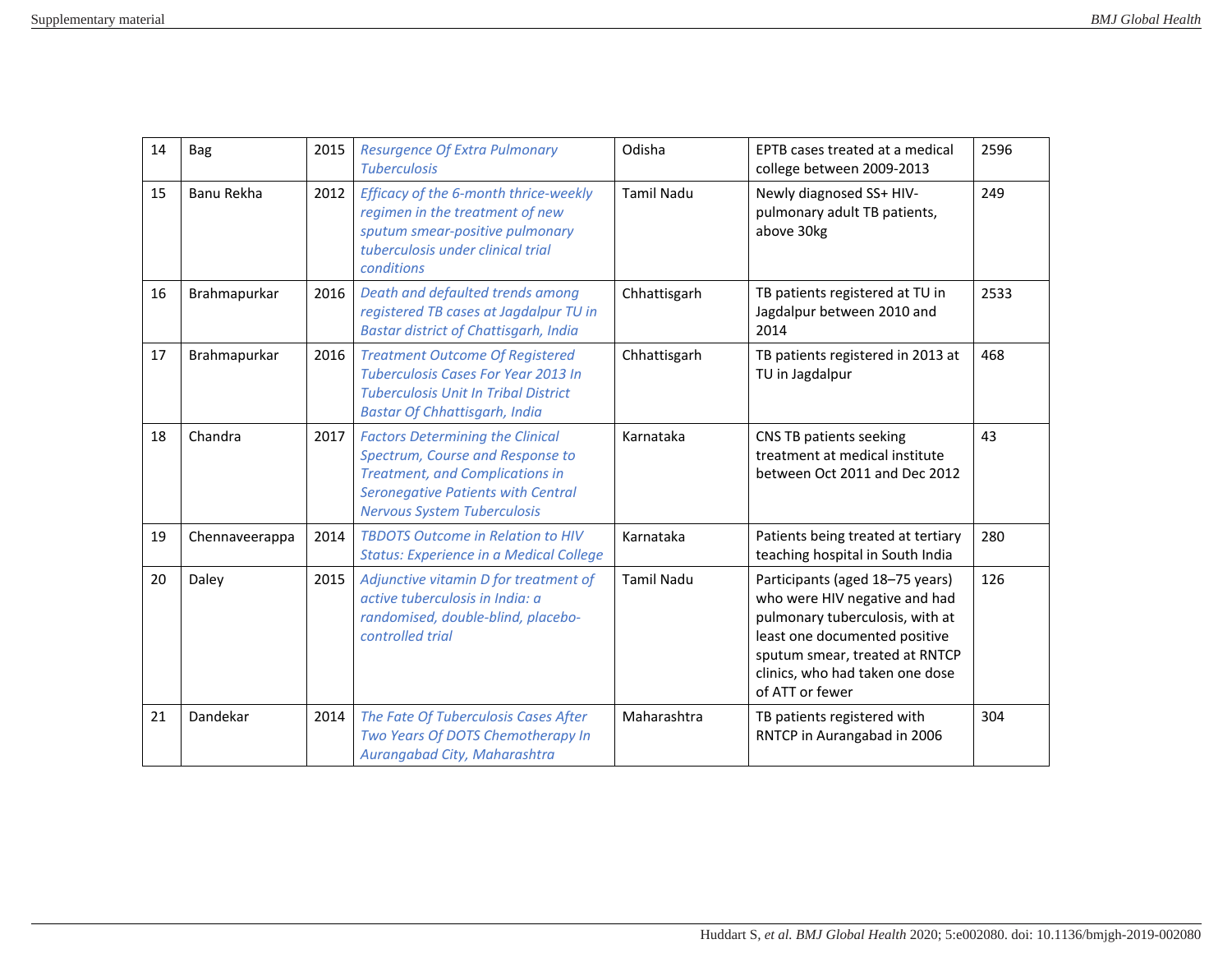| 22 | Das            | 2014 | HIV, multidrug-resistant TB and<br>depressive symptoms: when three<br>conditions collide                                                                                                                                                     | Maharashtra          | Adult MDR TB/HIV patients<br>treated at MSF clinic in Mumbai<br>between Aug 2012 and March<br>2014 with mental health<br>assessment performed before<br>treatment initiation                   | 45  |
|----|----------------|------|----------------------------------------------------------------------------------------------------------------------------------------------------------------------------------------------------------------------------------------------|----------------------|------------------------------------------------------------------------------------------------------------------------------------------------------------------------------------------------|-----|
| 23 | Dave           | 2015 | <b>Direct Observation of Treatment</b><br>Provided by a Family Member as<br><b>Compared to Non-Family Member</b><br>among Children with New<br>Tuberculosis: A Pragmatic, Non-<br>Inferiority, Cluster-Randomized Trial in<br>Gujarat, India | Gujarat              | Children aged <15 years with<br>newly diagnosed TB and<br>registered for treatment under<br>the RNTCP in Gujarat between<br>June 2012 and Sept 2012                                            | 265 |
| 24 | De             | 2011 | Incidence and risk factors of immune<br>reconstitution inflammatory syndrome<br>in HIV-TB coinfected patients                                                                                                                                | West Bengal          | Recently diagnosed HAART naive<br>HIV-TB patients on ATT who<br>started ART after 15 days of ATT,<br>excluded non-adherent patients                                                            | 96  |
| 25 | Deepa          | 2013 | The Impact of Isoniazid Resistance on<br>the Treatment Outcomes of Smear<br><b>Positive Re-Treatment Tuberculosis</b><br>Patients in the State of Andhra<br>Pradesh, India                                                                   | Andhra Pradesh       | Smear positive re-treatment TB<br>patients without rifampicin<br>resistance registered for<br>treatment in three selected<br>districts of Andhra Pradesh from<br>April 2011 to March 2012 1077 |     |
| 26 | <b>Baburao</b> | 2009 | <b>Study of Tuberculosis cases under</b><br><b>RNTCP attending Designated</b><br>Microscopy Centre at Pravara Rural<br>Hospital, Loni                                                                                                        | <b>Uttar Pradesh</b> | DMC patients registered from<br>Jan 2006 to June 2008                                                                                                                                          | 611 |
| 27 | Bhardwaj       | 2010 | Evaluation of adequacy of short-course<br>chemotherapy for extraspinal<br>osteoarticular tuberculosis using<br>99mTc ciprofloxacin scan                                                                                                      | Delhi                | Spinal TB patients treated at<br>tertiary hospital between Oct<br>2006 and Jan 2008                                                                                                            | 25  |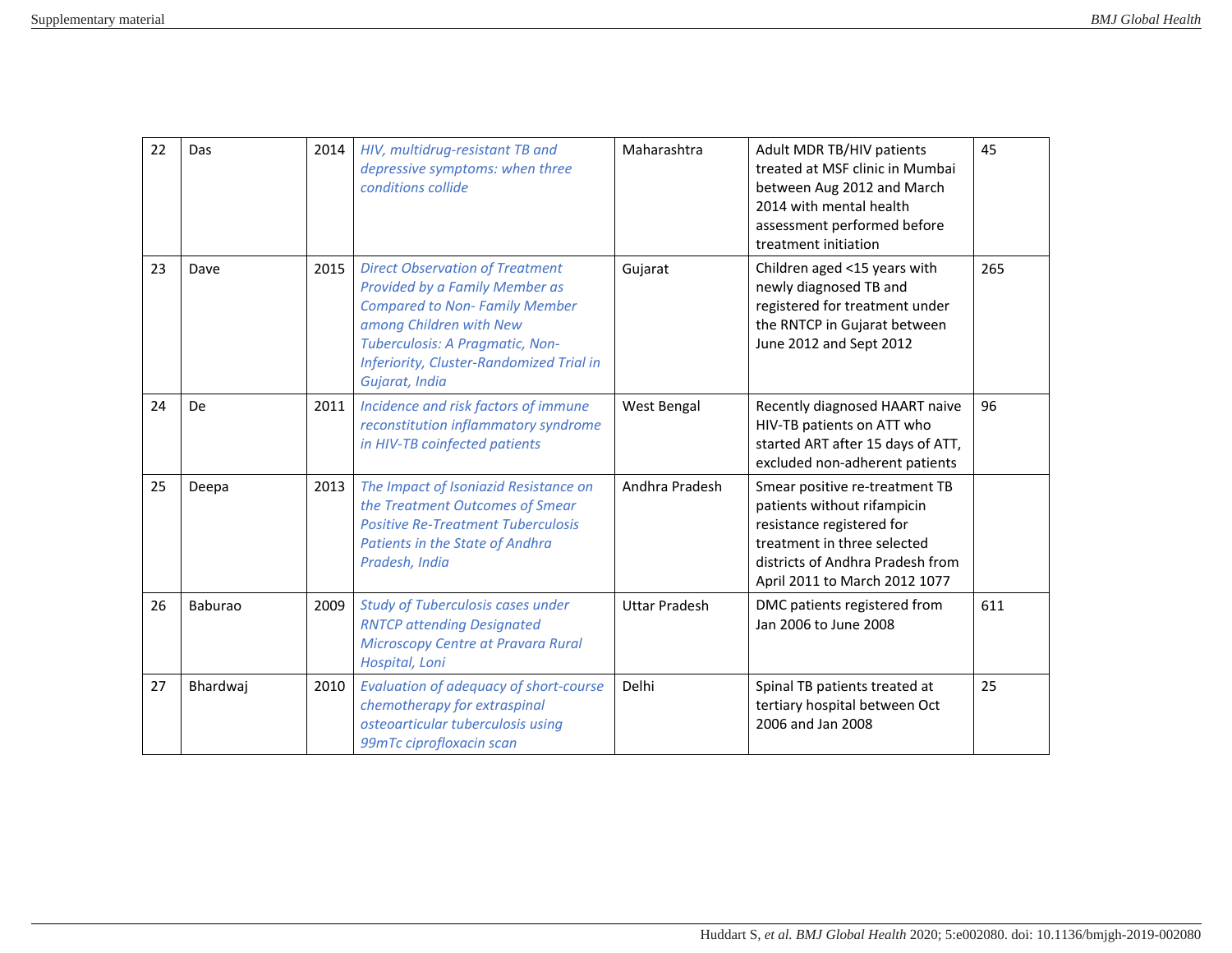| 28 | Chaudhri | 2013 | Impact of psychiatric profile and<br>personality trait on directly observed<br>tuberculosis treatment outcome                                                                              | <b>Uttar Pradesh</b> | Adult new TB patients with<br>psychiatric disorder diagnosed at<br>DMC or initiated at DOTS center<br>between Jan 2008 and Jan 2009,<br>control arm of RCT on psychiatric<br>intervention | 88    |
|----|----------|------|--------------------------------------------------------------------------------------------------------------------------------------------------------------------------------------------|----------------------|-------------------------------------------------------------------------------------------------------------------------------------------------------------------------------------------|-------|
| 29 | Das      | 2016 | <b>Initial Sputum Smear Grading Is A</b><br><b>Predictor Of Smear Conversion And</b><br><b>Treatment Outcome In Pulmonary</b><br>Tuberculosis: A Retrospective Cohort<br><b>Study</b>      | West Bengal          | SS+ patients registered at TU<br>between Sep 2014 to Aug 2015                                                                                                                             | 355   |
| 30 | Dave     | 2013 | <b>Assessment Of Long-Term Outcome</b><br><b>Among New Smear Positive Pulmonary</b><br>Th Patients Treated With Intermittent<br>Regimen Under Rntcp-A<br><b>Retrospective Cohort Study</b> | Gujarat              | Cured/Treatment completed NSP<br>patients who finished between<br>Jan and June 2009                                                                                                       | 706   |
| 31 | Dave     | 2015 | Has introduction of rapid drug<br>susceptibility testing at diagnosis<br>impacted treatment outcomes among<br>previously treated tuberculosis patients<br>in Gujarat, India?               | Gujarat              | All SS+ previously treated<br>patients registered with RNTCP<br>Jan-Jun 2013 in Gujarat                                                                                                   | 5829  |
| 32 | Dewan    | 2014 | <b>Early Outcome of Intermittent Directly</b><br><b>Observed Treatment-Short Course, for</b><br>Tuberculous Meningitis in Children: A<br><b>Descriptive Analysis</b>                       | Delhi                | Children with TBM admitted to<br>medical college hospital between<br>May 2008 and March 2009                                                                                              | 30    |
| 33 | Dhawan   | 2016 | <b>Predictors of Neurological Outcome of</b><br>Tuberculous Meningitis in Childhood: A<br>Prospective Cohort Study From a<br><b>Developing Country</b>                                     | <b>NA</b>            | Children with TBM at a<br>research/teaching hospital in N.<br>India                                                                                                                       | 130   |
| 34 | Dhingra  | 2009 | <b>Tuberculosis Mortality Trends In Delhi</b><br><b>After Implementation Of RNTCP</b>                                                                                                      | Delhi                | All Delhi patients registered with<br>RNTCP in 2006                                                                                                                                       | 47608 |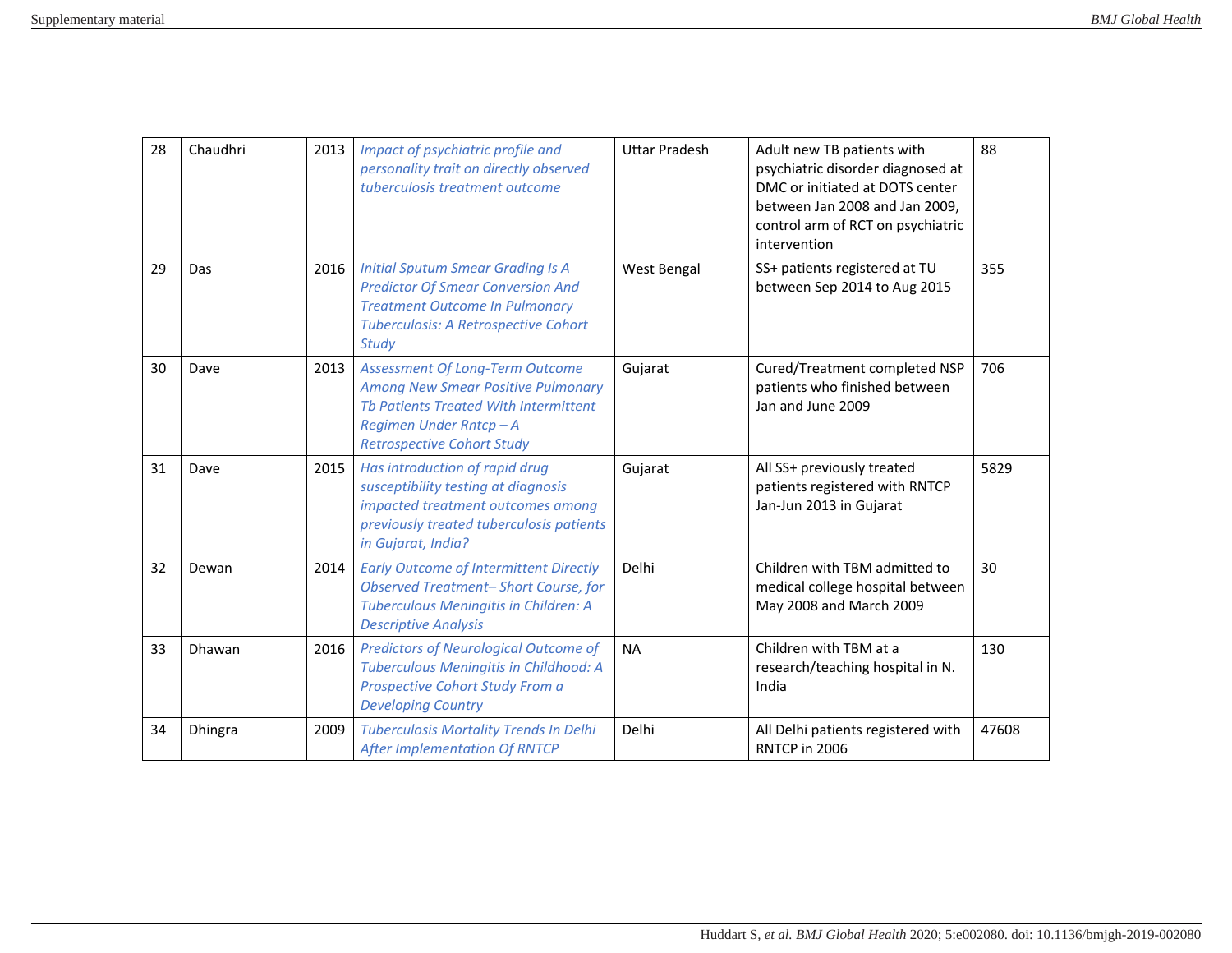| 35 | Dholakia  | 2013 | <b>Clinical profile and treatment</b><br>outcomes of drug-resistant<br>tuberculosis before directly observed<br>treatment strategy plus: Lessons for<br>the program | Maharashtra          | DR TB patients attending a TU in<br>Mumbai between Aug 2006 and<br>Nov 2010                                      | 29  |
|----|-----------|------|---------------------------------------------------------------------------------------------------------------------------------------------------------------------|----------------------|------------------------------------------------------------------------------------------------------------------|-----|
| 36 | Duraisamy | 2014 | <b>Does Alcohol Consumption during</b><br><b>Multidrug-resistant Tuberculosis</b><br>Treatment Affect Outcome?: A<br>Population-based Study in Kerala, India        | Kerala               | Culture-confirmed MDR TB<br>patients treated under Kerala<br>RNTCP between Jan 2009 and<br>June 2010             | 179 |
| 37 | Garg      | 2013 | <b>Evaluation of prognostic factors in</b><br>medically treated patients of spinal<br>tuberculosis                                                                  | <b>Uttar Pradesh</b> | Spinal TB patients at Med. uni<br>hospital July 2010 to Dec 2011                                                 | 78  |
| 38 | George    | 2011 | Predictors of mortality in patients with<br>meningeal tuberculosis                                                                                                  | Kerala               | TBM patients treated at<br>government hospital between<br>Jan 2006 and Dec 2008                                  | 98  |
| 39 | Gohel     | 2016 | A study of 150 cases of intraperitoneal<br>tuberculosis                                                                                                             | Gujarat              | Intraperitoneal TB treated at<br>hospital between 2006 and 2009                                                  | 150 |
| 40 | Gosavi    | 2015 | A Step Towards Control Of Multidrug<br><b>Resistant Tuberculosis: Hospital Based</b><br><b>Study From Nashik India</b>                                              | Maharashtra          | MDR TB cases treated at private<br>hospital between Jan 2012 and<br><b>March 2014</b>                            | 353 |
| 41 | Goyal     | 2012 | Clinical and radiological prognostic<br>indicators in childhood tuberculous<br>meningitis                                                                           | <b>Uttar Pradesh</b> | Pediatric TBM patients treated at<br>tertiary govt hospital between<br>Sep 2010 and Aug 2011                     | 53  |
| 42 | Gupta     | 2015 | <b>Spinal Cord and Spinal Nerve Root</b><br>Involvement (Myeloradiculopathy) in<br><b>Tuberculous Meningitis</b>                                                    | <b>Uttar Pradesh</b> | TBM patients diagnosed at<br>government hospital between<br>Nov 2011 and Nov 2013                                | 71  |
| 43 | Isaakidis | 2012 | Adverse Events among HIV/MDR-TB<br><b>Co-Infected Patients Receiving</b><br><b>Antiretroviral and Second Line Anti-TB</b><br>Treatment in Mumbai, India             | Maharashtra          | MDR-TB patients who were<br>initiated on ATT and ART<br>between May 2007 and Sep 2011<br>at MSF clinic in Mumbai | 67  |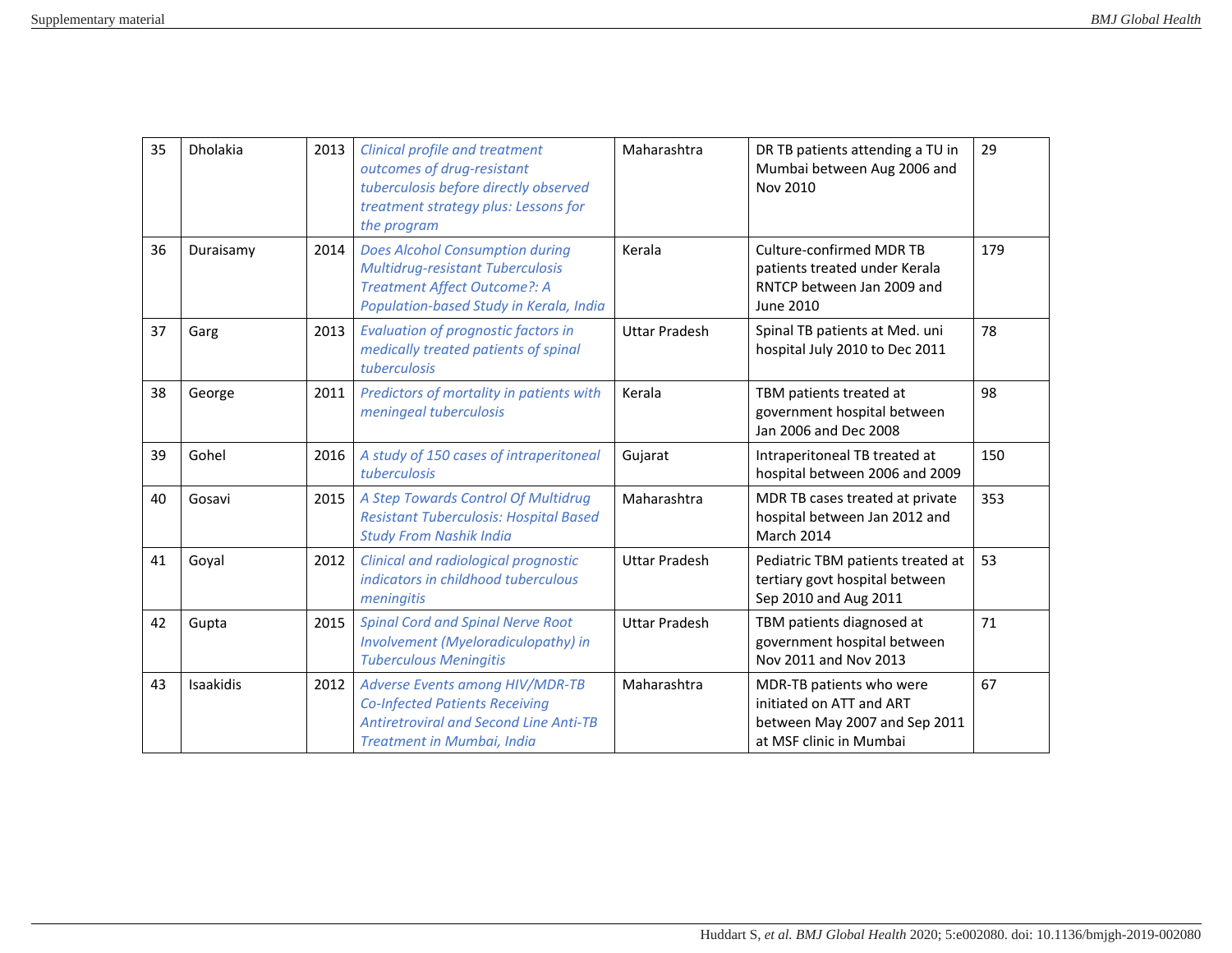| 44 | Isaakidis | 2011 | <b>Ambulatory Multi-Drug Resistant</b><br>Tuberculosis Treatment Outcomes in a<br>Cohort of HIV-Infected Patients in a<br>Slum Setting in Mumbai, India          | Maharashtra    | HIV MDR TB patients treated at<br>an outpatient MSF clinic in<br>Mumbai between May 2007 and<br>May 2011                       | 58  |
|----|-----------|------|------------------------------------------------------------------------------------------------------------------------------------------------------------------|----------------|--------------------------------------------------------------------------------------------------------------------------------|-----|
| 45 | Isaakidis | 2015 | <b>Outcomes in Adolescents Undergoing</b><br><b>Treatment for Drug-Resistant</b><br><b>Tuberculosis in Mumbai</b>                                                | Maharashtra    | Adolescent DR-TB patients<br>treated at MSF clinic in Mumbai<br>between July 2007 and April<br>2015                            | 44  |
| 46 | Isaakidis | 2013 | Poor Outcomes in a Cohort of HIV-<br><b>Infected Adolescents Undergoing</b><br><b>Treatment for Multidrug-Resistant</b><br>Tuberculosis in Mumbai, India         | Maharashtra    | MSF treated teen MDR TB<br>patients, Jul 2007 to Jan 2013                                                                      | 8   |
| 47 | lype      | 2011 | In-hospital mortality of intermittent vs<br>daily antitubercular regimen in<br>patients with meningeal tuberculosis -<br>a retrospective study                   | Kerala         | TBM patients treated at medical<br>college in Kerala between jan<br>2006 and Dec 2009                                          | 98  |
| 48 | lype      | 2014 | Major outcomes of patients with<br>tuberculous meningitis on directly<br>observed thrice a week regime                                                           | Kerala         | Adult TBM patients registered<br>under RNTCP between Jan 2010<br>and Dec 2011 with Thwaites<br>index 4 or below                | 47  |
| 49 | lype      | 2009 | Preliminary report of directly observed<br>treatment, short course in tuberculous<br>meningitis                                                                  | <b>NA</b>      | TBM patients at medical college<br>treated between Nov 2006 and<br>Apr 2008                                                    | 12  |
| 50 | Jain      | 2010 | Outcomes of category III and I in<br>immunocompetent patients of<br>tuberculous lymphadenopathy treated<br>in revised national tuberculosis control<br>programme | Madhya Pradesh | All Category I and III TB<br>lymphadenopathy treated at<br>hospital in Indore                                                  | 295 |
| 51 | Jain      | 2013 | <b>Pediatric Tuberculosis in Young</b><br>Children in India: A Prospective Study                                                                                 | Maharashtra    | Children under 5 with suspected<br>TB treated at government<br>hospital and associated clinic<br>between Aug 2010 and Mar 2012 | 26  |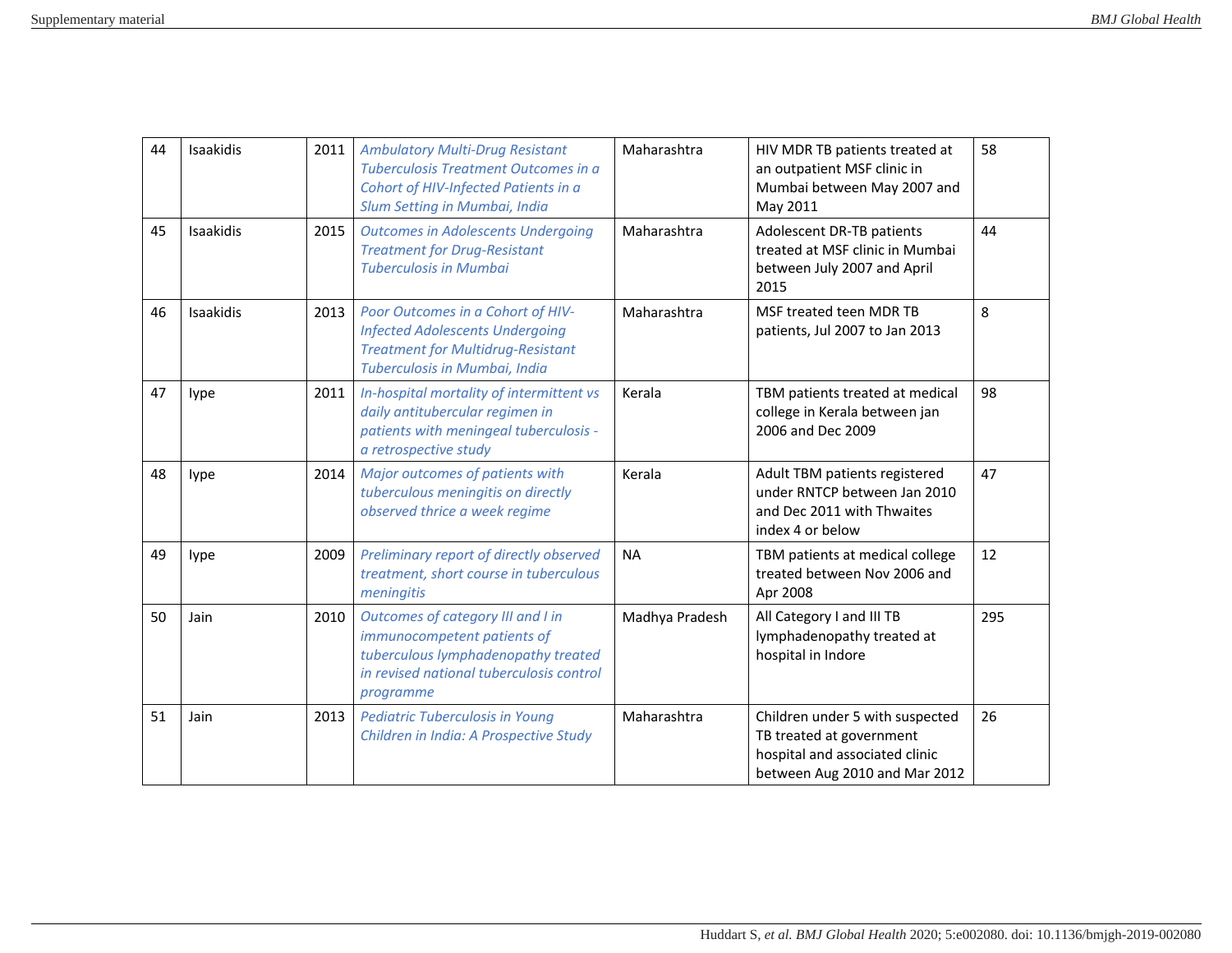| 52 | Jain     | 2011 | Profile of patients with gastrointestinal<br>TB at a tertiary care centre in western<br><b>India</b>                                                                     | Maharashtra          | Patients with abdominal TB<br>treated at a Mumbai hospital<br>between Jan and Dec 2009                         | 32  |
|----|----------|------|--------------------------------------------------------------------------------------------------------------------------------------------------------------------------|----------------------|----------------------------------------------------------------------------------------------------------------|-----|
| 53 | Jain     | 2014 | Treatment outcome of standardized<br>regimen in patients with multidrug<br>resistant tuberculosis                                                                        | <b>NA</b>            | All Category IV patients treated<br>under RNTCP in an area in W.<br>India between Jan 2009 and Dec<br>2009     | 130 |
| 54 | Jha      | 2015 | Definite (microbiologically confirmed)<br>tuberculous meningitis: predictors and<br>prognostic impact                                                                    | <b>Uttar Pradesh</b> | Adult TBM patients at a tertiary<br>hospital between Oct 2012 and<br>Jan 2014                                  | 118 |
| 55 | Joseph   | 2011 | Outcome of standardized treatment for<br>patients with MDRTB from Tamil Nadu,<br><b>India</b>                                                                            | <b>Tamil Nadu</b>    | DST confirmed adult MDR TB<br>patients treated in Chennai<br>RNTCP program between June<br>2006 and Sep 2007   | 38  |
| 56 | Joseph   | 2011 | Treatment outcomes among new<br>smear positive and retreatment cases<br>of tuberculosis in Mangalore, South<br>India $-a$ descriptive study                              | Karnataka            | Category I (NSP) and II patients<br>registered at Mangalore TU<br>between June 2008 and May<br>2009            | 286 |
| 57 | Kadarkar | 2016 | Correlates of non-compliance to follow<br>up sputum examination and treatment<br>outcomes among tuberculosis patients<br>under RNTCP in tribal area of Thane<br>district | Maharashtra          | TB patients registered in<br>Ganeshpuri DTC Jan to Dec 2013                                                    | 126 |
| 58 | Kalita   | 2014 | Predictors of paradoxical tuberculoma<br>in tuberculous meningitis                                                                                                       | <b>NA</b>            | Microbiologically confirmed TBM<br>patients treated at a tertiary<br>hospital between Aug 2009 and<br>Feb 2012 | 34  |
| 59 | Kalita   | 2014 | Safety and efficacy of levofloxacin<br>versus rifampicin in tuberculous<br>meningitis: an open-label randomized<br>controlled trial                                      | <b>NA</b>            | Adult new TBM patients treated<br>at tertiary medical center<br>between Jul 2009 and June 2012                 | 60  |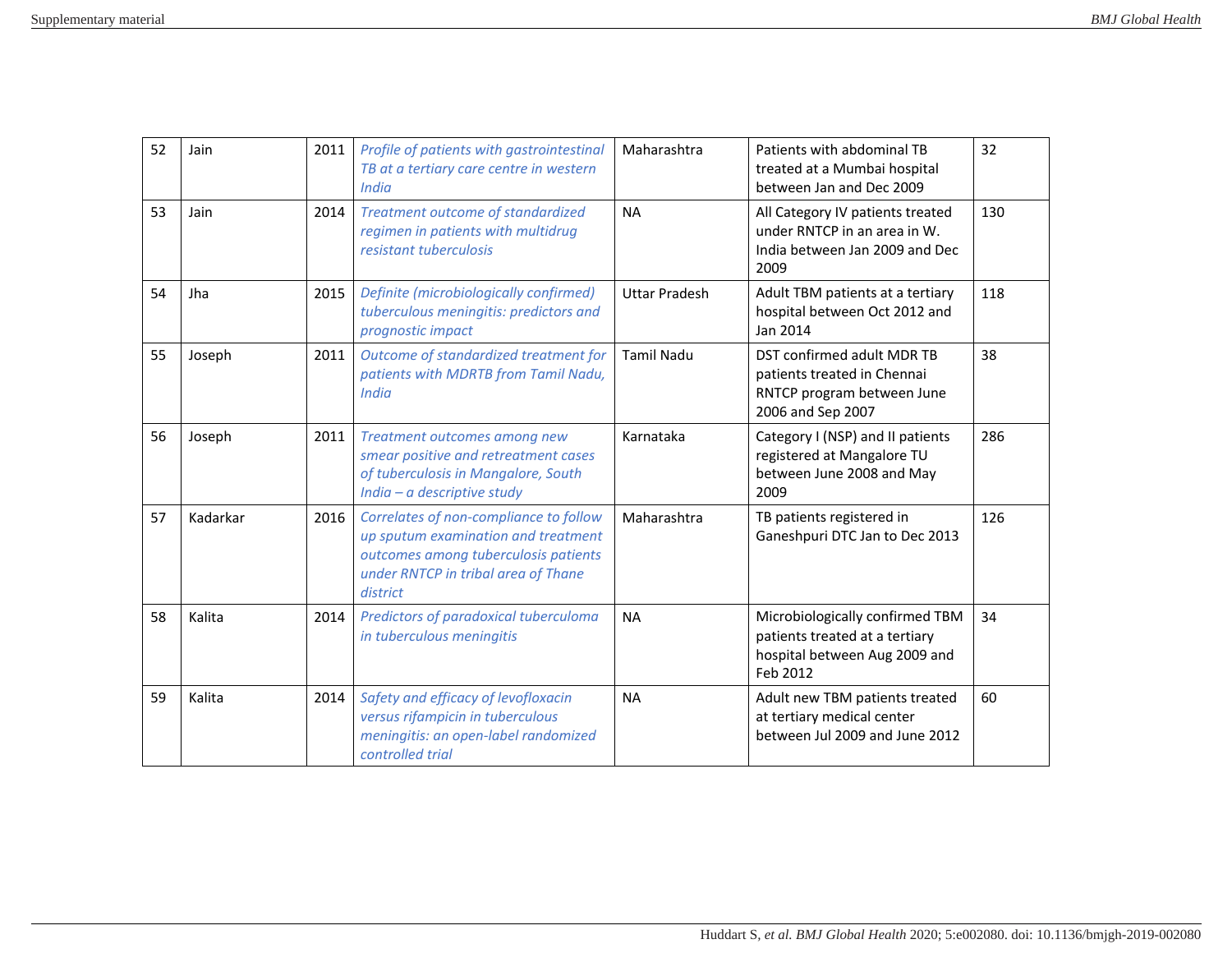| 60 | Kapadia  | 2016 | <b>Adverse Drug Reactions And Outcome</b><br>Analysis Of MDR TB Patients On DOTS<br><b>Plus Regimen</b>                                                                                                         | Gujarat              | MDR TB patients who completed<br>treatment between Aug 2007<br>and June 2014 in Ahmedabad               | 102 |
|----|----------|------|-----------------------------------------------------------------------------------------------------------------------------------------------------------------------------------------------------------------|----------------------|---------------------------------------------------------------------------------------------------------|-----|
| 61 | Karmakar | 2011 | <b>Clinical Characteristics of Tuberculosis-</b><br><b>Associated Immune Reconstitution</b><br><b>Inflammatory Syndrome in North</b><br><b>Indian Population of HIV/AIDS Patients</b><br><b>Receiving HAART</b> | Delhi                | HIV-TB ART-naive patients<br>treated a Delhi hospital ART clinic                                        | 134 |
| 62 | Kaur     | 2015 | <b>Prospective Analysis of 55 Cases of</b><br>Tuberculosis Meningitis (TBM) in North<br><b>India</b>                                                                                                            | Chandigarh           | TBM patients treated in a tertiary<br>referral centre between Aug<br>2010 and Feb 2011                  | 55  |
| 63 | Kumar    | 2016 | Prevalence and outcome of headache<br>in tuberculous meningitis                                                                                                                                                 | <b>Uttar Pradesh</b> | New HIV-TBM patients with<br>headache attending tertiary<br>hospital between Oct 2012 and<br>March 2014 | 95  |
| 64 | Lal      | 2014 | Study of gastro intestinal tuberculosis<br>and role of surgery in its management<br>in Navi Mumbai: analysis of 50 cases                                                                                        | Maharashtra          | <b>Gastrointestinal TB patients</b><br>treated at private hospital<br>between Aug 2010 and Oct 2012     | 50  |
| 65 | Lodha    | 2014 | <b>Effect of micronutrient</b><br>supplementation on treatment<br>outcomes in children with intrathoracic<br>tuberculosis: a randomized controlled<br>trial                                                     | Delhi                | Pediatric intrathoracic TB<br>patients in control arm of<br>micronutrient RTC, Jan 2008 to<br>Jun 2012  | 100 |
| 66 | Lone     | 2014 | <b>Impact of clinicoradiological</b><br>parameters on the outcome of<br>treatment in brain tuberculosis                                                                                                         | Jammu and<br>Kashmir | Brain TB patients presenting at<br>tertiary hospital between Nov<br>2009 and Nov 2011                   | 61  |
| 67 | Makharia | 2015 | <b>Intermittent Directly Observed Therapy</b><br>for Abdominal Tuberculosis: A<br><b>Multicenter Randomized Controlled</b><br><b>Trial Comparing 6 Months Versus 9</b><br><b>Months of Therapy</b>              | <b>NA</b>            | Adult HIV- new abdominal TB<br>patients at three tertiary centers                                       | 191 |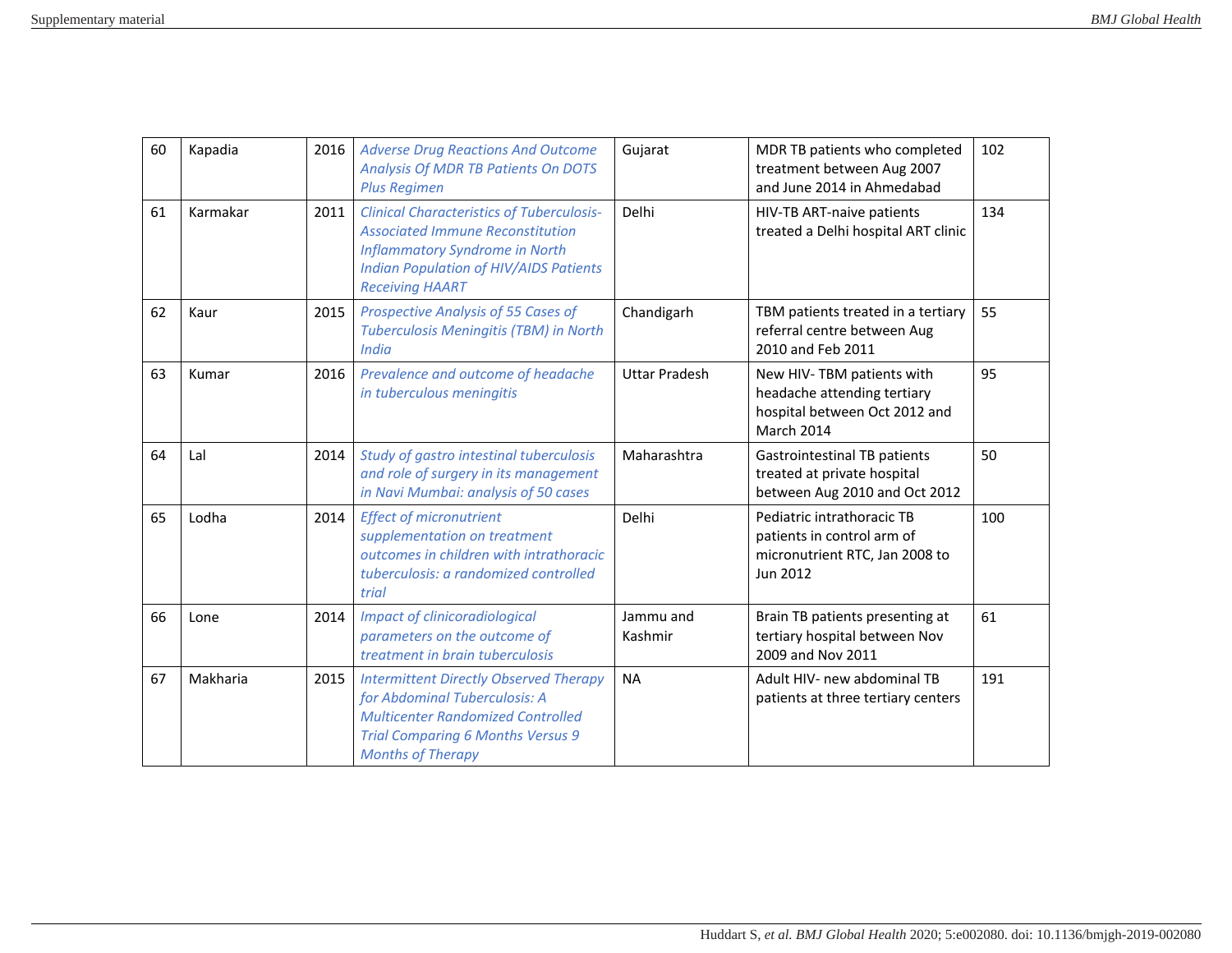| 68 | Malhotra     | 2013 | Corticosteroids (dexamethasone versus<br>intravenous methylprednisolone) in<br>patients with tuberculous meningitis                                                                                                       | <b>Uttar Pradesh</b>                    | Control arm of RCT in adult TBM<br>patients treated at government<br>hospital between Jan 2006 and<br><b>Jul 2007</b> | 32  |
|----|--------------|------|---------------------------------------------------------------------------------------------------------------------------------------------------------------------------------------------------------------------------|-----------------------------------------|-----------------------------------------------------------------------------------------------------------------------|-----|
| 69 | Mandal       | 2013 | <b>Comparing the Daily Versus the</b><br>Intermittent Regimens of the Anti-<br><b>Tubercular Chemotherapy in the Initial</b><br>Intensive Phase in Non-HIV, Sputum<br>Positive, Pulmonary Tuberculosis<br><b>Patients</b> | West Bengal                             | HIV- sputum positive pulmonary<br>TB patients at tertiary care<br>center between Jan 2010 and<br>Dec 2011             | 83  |
| 70 | Mishra       | 2007 | A study of effectiveness of DOTS on<br>tuberculosis patients treated under<br><b>RNTCP</b> programme                                                                                                                      | Madhya Pradesh                          | Patients registered at DOTS<br>centres between Jul and Sep<br>2006 in Gwalior                                         | 312 |
| 71 | Mukhopadhyay | 2011 | <b>Comparative Analysis of RNTCP</b><br>Indicators in a Rural and an Urban<br>Tuberculosis Unit of Burdwan District in<br><b>West Bengal</b>                                                                              | West Bengal                             | Patients at TU in 2007                                                                                                | 898 |
| 72 | Nagaraja     | 2011 | How Do Patients Who Fail First-Line TB<br>Treatment but Who Are Not Placed on<br>an MDR-TB Regimen Fare in South<br>India?                                                                                                | Andhra Pradesh                          | Re-treatment resistant RNTCP<br>patients who were not given<br>Category IV                                            | 202 |
| 73 | Naik         | 2015 | <b>Treatment Outcome of Patients with</b><br><b>Extrapulmonary Tuberculosis on DOTS</b><br>in a Teaching Hospital                                                                                                         | Karnataka                               | RNTCP treated EPTB patients<br>diagnosed at private teaching<br>hospital between 2010 and 2012                        | 669 |
| 74 | Nair         | 2016 | Impact of rapid molecular diagnostic<br>tests on time to treatment initiation<br>and outcomes in patients with<br>multidrug-resistant TB, Tamil Nadu,<br><b>India</b>                                                     | <b>Tamil Nadu</b>                       | MDR-TB patients in Tamil Nadu<br>diagnosed with culture and<br>sputum smear testing between<br>Sep 2010 and Sep 2011  | 524 |
| 75 | Nair         | 2017 | Predictors of unfavourable treatment<br>outcome in patients with multidrug-<br>resistant tuberculosis in India                                                                                                            | Kerala, Delhi and<br><b>West Bengal</b> | all patients enrolled for MDR-TB<br>treatment in three states from<br>Jan 2009 to Dec 2011                            | 788 |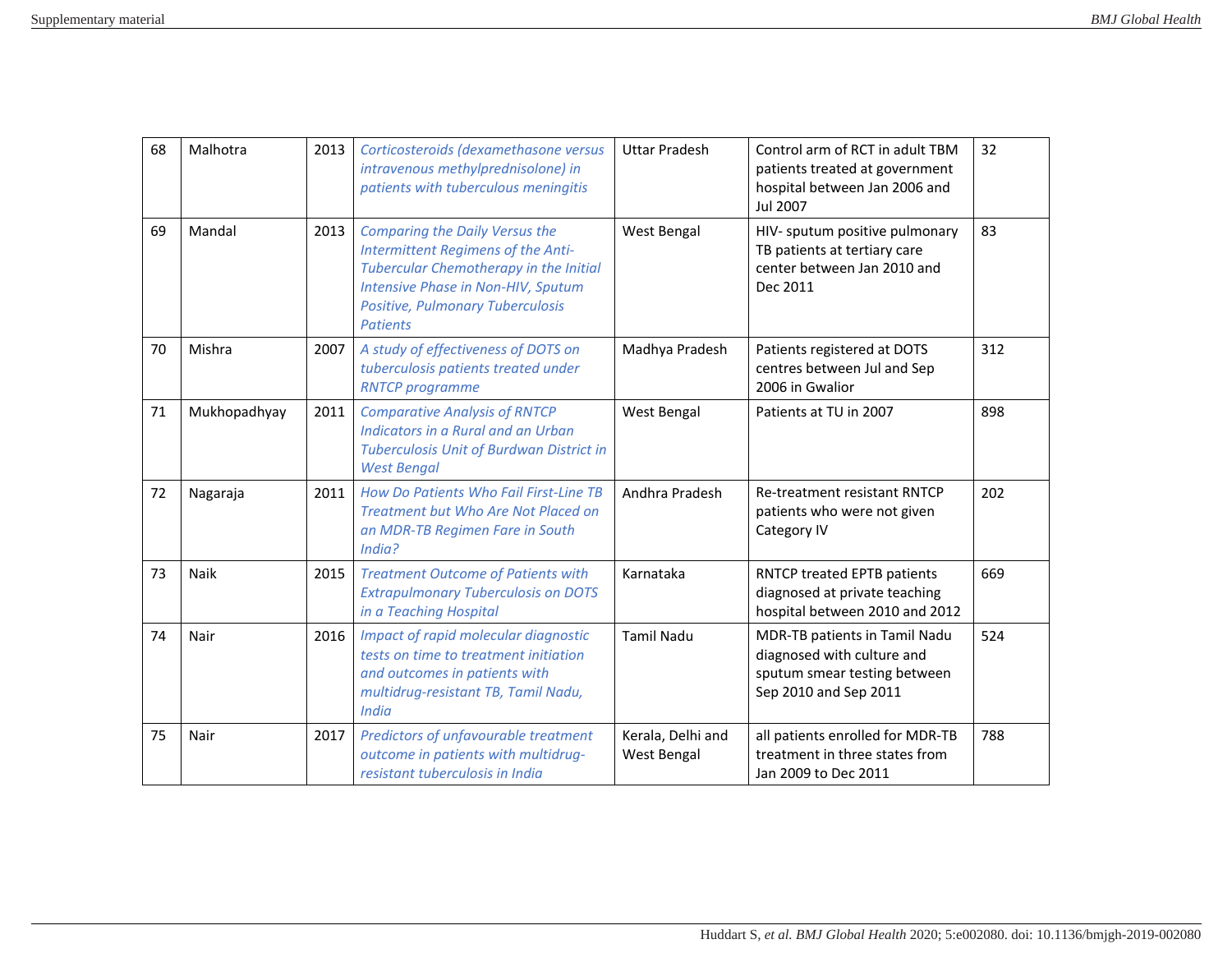| 76 | Nelliyanil | 2012 | A Study Of The Socio-Demographic<br><b>Profile And Treatment Outcome Of</b><br>Paediatric Tuberculosis Patients In<br><b>Bangalore Mahanagar Palike Area</b>                                       | Karnataka | Pediatric patients registered in<br>2009                                                             | 209  |
|----|------------|------|----------------------------------------------------------------------------------------------------------------------------------------------------------------------------------------------------|-----------|------------------------------------------------------------------------------------------------------|------|
| 77 | Padda      | 2015 | Treatment outcome of TB patients in a<br>district of north India: a three year<br>study                                                                                                            | Punjab    | RNTCP patients registered<br>between Jan 2011 and Dec 2013                                           | 2571 |
| 78 | Panigatti  | 2014 | <b>Profile and Outcome of Childhood</b><br>Tuberculosis Treated with DOTS-An<br><b>Observational Study</b>                                                                                         | Karnataka | Pediatric cases at government<br>hospital receiving standard DOTS<br>from Nov 2009 to Apr 2011       | 93   |
| 79 | Parida     | 2014 | <b>Comparison of Directly Observed</b><br><b>Treatment Short Course (DOTS) with</b><br>Self-Administered Therapy in<br><b>Pulmonary Tuberculosis in Udupi</b><br><b>District of Southern India</b> | Bangalore | Pulmonary TB patients diagnosed<br>between Mar 2010 and Feb<br>2011, DOT arm of study                | 75   |
| 80 | Patel      | 2016 | A Study Of The Timing Of Death In<br><b>Patients With Tuberculosis Who Die</b><br><b>During Anti-Tuberculosis Treatment</b>                                                                        | Gujarat   | All TB patients treated between<br>Jan 2007 and Apr 2012 at<br>charitable hospital                   | 376  |
| 81 | Patel      | 2016 | Treatment outcome among cases of<br>multidrug-resistant tuberculosis (MDR<br>TB) in Western India: A prospective<br>study                                                                          | Gujarat   | MDR patients registered at DOTS<br>centre in govt hospital, Feb to<br>Dec 2010                       | 145  |
| 82 | Pathan     | 2014 | <b>HIV Serostatus And Treatment</b><br><b>Outcome Among Patients Registered</b><br><b>Under RNTCP</b>                                                                                              | Gujarat   | TB patients registered with the<br>RNTCP in 2009                                                     | 395  |
| 83 | Phageshwar | 2013 | <b>Incidence of Multidrug-Resistant</b><br>(MDR) and Extensively drug Resistant<br>(XDR) Tuberculosis among Different<br>age Groups in Tertiary Care Hospitals<br>of Chandigarh, India             | Punjab    | Pulmonary TB patients registered<br>to RNTCP at government hospital<br>between Mar 2008 and Feb 2012 | 52   |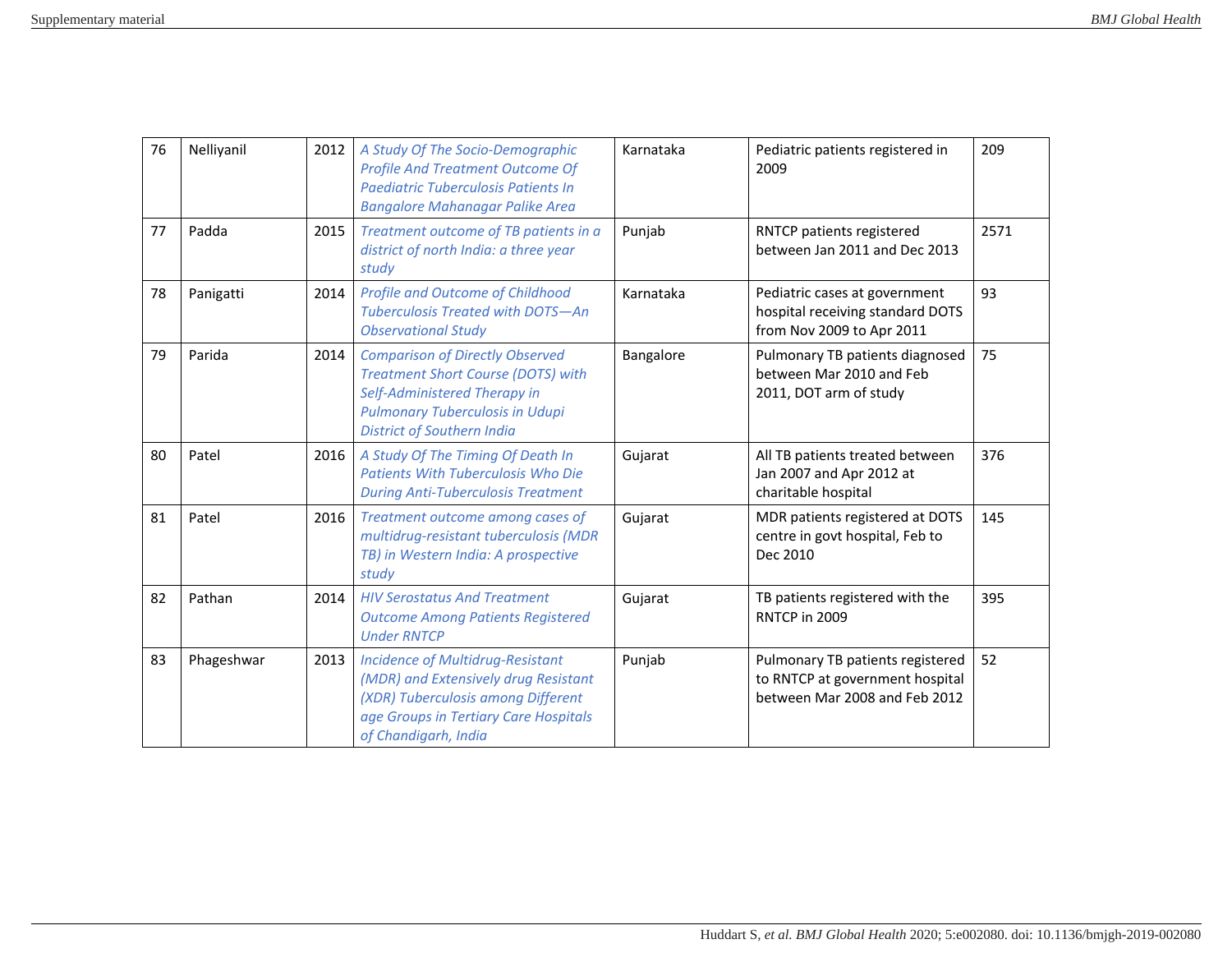| 84 | Piparva      | 2017 | <b>Treatment Outcome Of Tuberculosis</b><br><b>Patients On Dots Therapy For Category</b><br>1 And 2 At District Tuberculosis Centre                                                         | Gujarat                                     | Category I and II patients<br>registered at DTC in 2013 and<br>2014                        | 1340 |
|----|--------------|------|---------------------------------------------------------------------------------------------------------------------------------------------------------------------------------------------|---------------------------------------------|--------------------------------------------------------------------------------------------|------|
| 85 | Raizada      | 2009 | <b>Linking HIV-Infected TB Patients to</b><br>Cotrimoxazole Prophylaxis and<br>Antiretroviral Treatment in India                                                                            | Andhra Pradesh                              | TB-HIV patients reported to<br>RNTCP Mar to Aug 2007                                       | 734  |
| 86 | Ramachandran | 2017 | <b>Factors Influencing Tuberculosis</b><br><b>Treatment Outcome in Adult Patients</b><br><b>Treated with Thrice-Weekly Regimens</b><br>in India                                             | <b>Tamil Nadu</b>                           | Adult patients at RNTCP<br>treatment centers from Oct 2013<br>to Sep 2015                  | 1912 |
| 87 | Ramachandran | 2016 | Low Serum Concentrations of<br><b>Rifampicin and Pyrazinamide</b><br><b>Associated with Poor Treatment</b><br><b>Outcomes in Children with Tuberculosis</b><br><b>Related to HIV Status</b> | Tamil Nandu,<br>Uttar Pradesh,<br>Karnataka | Pediatric TB patients treated at<br>hospital TB centres, 2010-2013                         | 161  |
| 88 | Ramzam       | 2013 | Childhood Tubercular Meningitis: An<br><b>Institutional Experience and Analysis of</b><br><b>Predictors of Outcome</b>                                                                      | Kashmir                                     | TBM ped patients treated at<br>government hospital from June<br>2007 to May 2011           | 65   |
| 89 | Rathee       | 2016 | Comparative study of clinico-bacterio-<br>radiological pro le and treatment<br>outcome of smokers and nonsmokers<br>suffering from pulmonary tuberculosis                                   | <b>NA</b>                                   | Adult pulmonary drug sensitive<br>TB patients registered with<br><b>RNTCP</b>              | 101  |
| 90 | Raut         | 2013 | Hydrocephalus in tuberculous<br>meningitis: Incidence, its predictive<br>factors and impact on the prognosis                                                                                | <b>Uttar Pradesh</b>                        | TBM patients at tertiary state<br>university hospital treated from<br>Oct 2010 to Aug 2012 | 80   |
| 91 | Sadana       | 2015 | Socio-Demographic Factors Affecting<br>The Treatment Outcome In Patients Of<br><b>Tuberculosis</b>                                                                                          | Punjab                                      | Category I, II and III patients<br>registered at DTC between Apr<br>2010 and Mar 2011      | 326  |
| 92 | Saha         | 2016 | <b>Predictors of Treatment Outcome for</b><br><b>Retreatment Pulmonary Tuberculosis</b><br>Cases among Tribal People of an                                                                  | <b>West Bengal</b>                          | Retreatment tribal TB cases<br>registered in TUs in 2013                                   | 177  |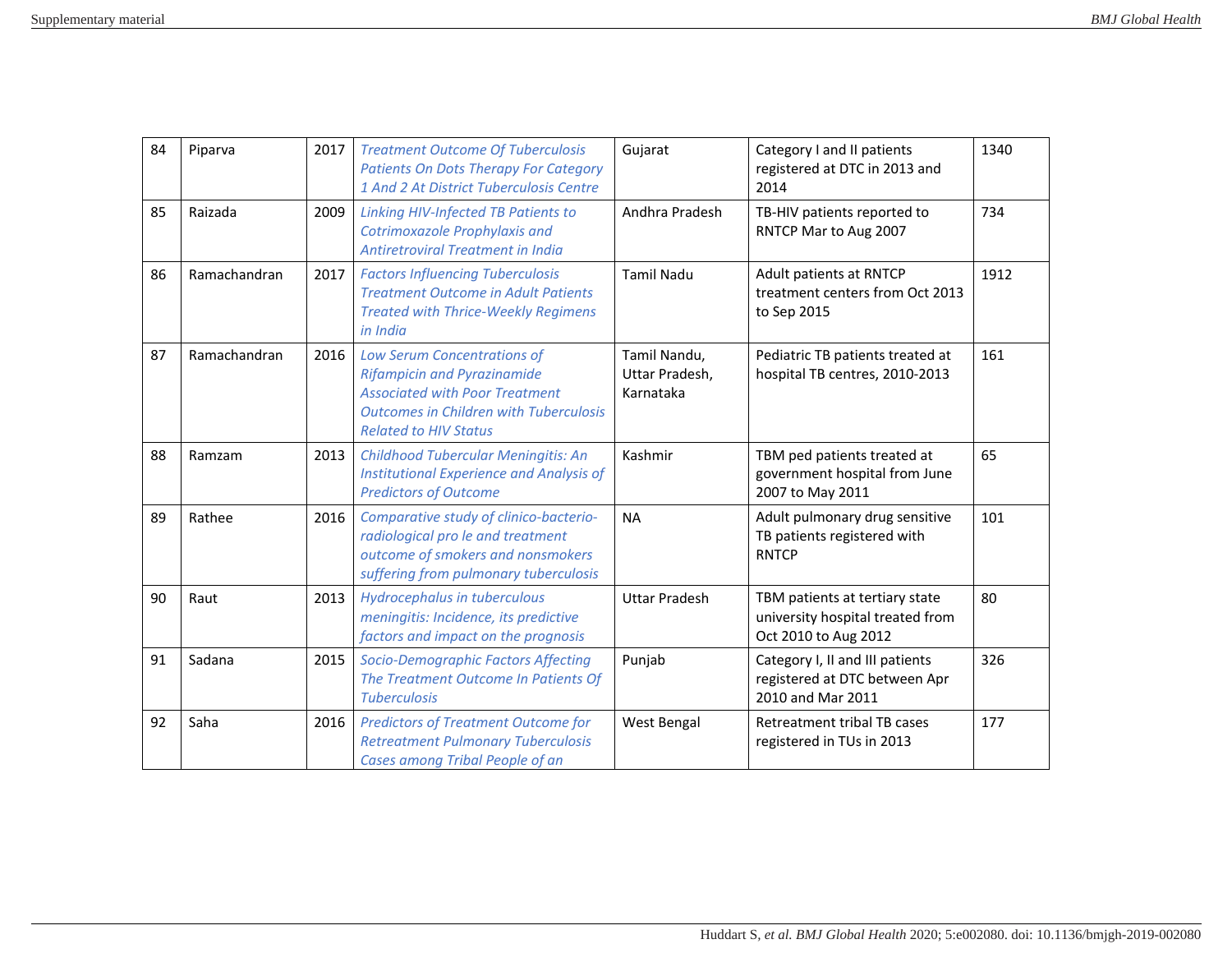|     |               |      | Eastern India District: A Prospective<br><b>Cohort Study</b>                                                                                                                                          |                |                                                                                                                                              |      |
|-----|---------------|------|-------------------------------------------------------------------------------------------------------------------------------------------------------------------------------------------------------|----------------|----------------------------------------------------------------------------------------------------------------------------------------------|------|
| 93  | Samual        | 2016 | <b>Relationship between Nutritional</b><br><b>Support and Tuberculosis Treatment</b><br>Outcomes in West Bengal, India                                                                                | West Bengal    | SS+ PTB patients living below<br>poverty line registered at TU<br>between 2012 and 2013, some<br>received nutritional support but<br>not RCT | 573  |
| 94  | Sarpal        | 2014 | <b>Treatment Outcome Among the</b><br><b>Retreatment Tuberculosis (TB) Patients</b><br>under RNTCP in Chandigarh, India                                                                               | Punjab         | Retreatment cases registered<br>under RNTCP between Jun 2010<br>and Dec 2011                                                                 | 545  |
| 95  | Satyanarayana | 2010 | <b>Characteristics and Programme-</b><br><b>Defined Treatment Outcomes among</b><br><b>Childhood Tuberculosis (TB) Patients</b><br>under the National TB Programme in<br>Delhi                        | Delhi          | Pediatric TB patients registered<br>with the RNTCP between Jan and<br><b>June 2008</b>                                                       | 1074 |
| 96  | Satyanarayana | 2011 | Tuberculosis 'retreatment others':<br>profile and treatment outcomes in the<br>state of Andhra Pradesh, India                                                                                         | Andhra Pradesh | Retreatment patients registered<br>at TUs between Jul and Sep 2008                                                                           | 1009 |
| 97  | Sharma        | 2015 | Clinicopathologic Spectrum of<br>Cutaneous Tuberculosis: A<br><b>Retrospective Analysis of 165 Indians</b>                                                                                            | Delhi          | <b>BCG</b> vaccinated cerebral TB<br>patients treated at tertiary public<br>hospital                                                         | 165  |
| 98  | Sharma        | 2015 | <b>Comparative Study of Laparoscopic</b><br>Abdominopelvic and Fallopian Tube<br><b>Findings Before and After</b><br>Antitubercular Therapy in Female<br><b>Genital Tuberculosis With Infertility</b> | Delhi          | Female genital TB patients at<br>tertiary public hospital                                                                                    | 50   |
| 99  | Sharma        | 2013 | Directly observed treatment, short<br>course in tuberculous meningitis:<br>Indian perspective                                                                                                         | Meghalaya      | TBM patients at government<br>tertiary hospital, diagnosed<br>between Sep 2008 and Mar 2011                                                  | 42   |
| 100 | Sharma        | 2017 | Multi drug resistant female genital<br>tuberculosis: A preliminary report                                                                                                                             | Delhi          | Female genital TB patients at<br>tertiary hospital between Jan<br>2012 and June 2016                                                         | 6    |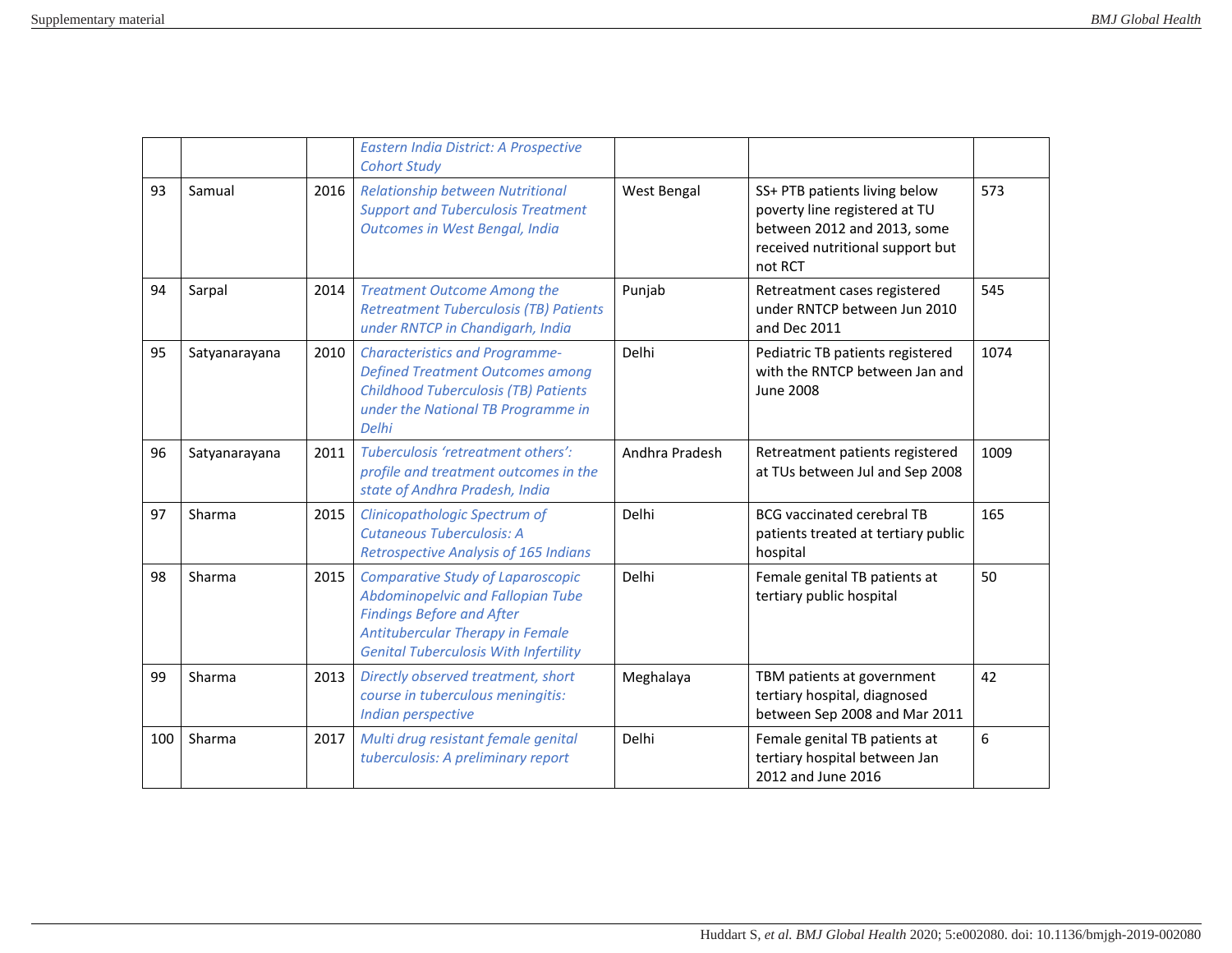| 101 | Sharma   | 2012 | <b>Outcomes of Category III DOTS</b><br>treatment in immunocompetent<br>patients with tuberculosis pleural<br>effusion                                                                                               | Delhi, Andhra<br>Pradesh, Gujarat,<br>Rajasthan | Unilateral pleural effusion<br>patients aged between 15 and 65<br>years treated as outpatients four<br>tertiary hospitals across India<br>between 2006 and 2011 | 351   |
|-----|----------|------|----------------------------------------------------------------------------------------------------------------------------------------------------------------------------------------------------------------------|-------------------------------------------------|-----------------------------------------------------------------------------------------------------------------------------------------------------------------|-------|
| 102 | Shastri  | 2013 | TB treatment outcomes among TB-HIV<br>co-infections in Karnataka, India: how<br>do these compare with non-HIV<br>tuberculosis outcomes in the province?                                                              | Karnataka                                       | Programmatic data of TB and TB-<br>HIV patients registered between<br>Apr 2010 and Mar 2011                                                                     | 58446 |
| 103 | Shibin   | 2014 | A Case Control Study on Clinical<br><b>Characteristics And Treatment</b><br><b>Outcomes In Tuberculosis Patients</b><br><b>With Diabetes in Palakkad District</b>                                                    | Kerala                                          | DTC adult TB patients enrolled<br>Jan to Jul 2014                                                                                                               | 130   |
| 104 | Shivam   | 2014 | <b>Gender Differentials in Tuberculosis: An</b><br><b>Experience from a Rural Tuberculosis</b><br>Unit of Burdwan District, West Bengal,<br><b>India</b>                                                             | West Bengal                                     | Patients registered at TU<br>between Nov 2010 and Dec 2011                                                                                                      | 758   |
| 105 | Siddiqui | 2016 | <b>Effect of Diabetes Mellitus on</b><br><b>Tuberculosis Treatment Outcome and</b><br><b>Adverse Reactions in Patients Receiving</b><br><b>Directly Observed Treatment Strategy</b><br>in India: A Prospective Study | Delhi                                           | TB patients diagnosed at PHC Jan<br>to Sep 2014                                                                                                                 | 316   |
| 106 | Singh    | 2015 | <b>Clinicoradiological Profile of Lower</b><br><b>Lung Field Tuberculosis Cases among</b><br>Young Adult and Elderly People in a<br><b>Teaching Hospital of Madhya Pradesh,</b><br><b>India</b>                      | Madhya Pradesh                                  | Adult (>12 yo) PTB patients<br>treated at public tertiary hospital<br>Jan 2012 to Jan 2015                                                                      | 215   |
| 107 | Singh    | 2016 | Tuberculous lymphadenopathy:<br>Experience from the referral center of<br>Northern India                                                                                                                             | Madhya Pradesh                                  | TB lymphadenopathy patients<br>(>12 yo) treated at a tertiary<br>hospital between Jul 2013 and<br>Jun 2014                                                      | 204   |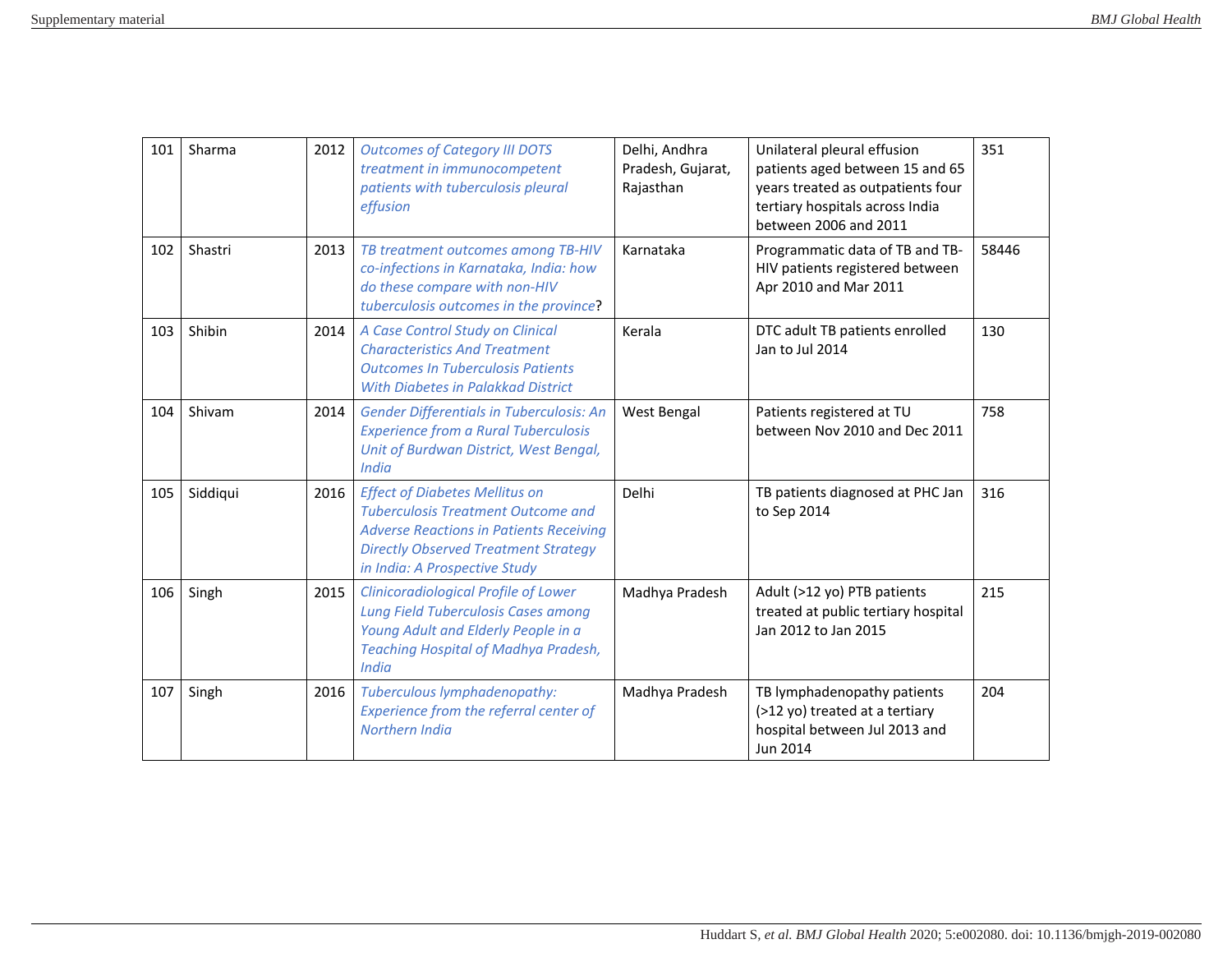| 108 | Sinha       | 2012 | Early versus delayed initiation of<br>antiretroviral therapy for Indian HIV-<br>Infected individuals with tuberculosis<br>on antituberculosis treatment                                                             | Delhi             | Adult newly diagnosed HIV-TB<br>patients in RCT on the timing of<br>ART initiation relative to ATT,<br>took only delayed ART control<br>arm, treated as outpatients at<br>govt tertiary hospital | 150  |
|-----|-------------|------|---------------------------------------------------------------------------------------------------------------------------------------------------------------------------------------------------------------------|-------------------|--------------------------------------------------------------------------------------------------------------------------------------------------------------------------------------------------|------|
| 109 | Sinha       | 2013 | Nevirapine versus efavirenz-based<br>antiretroviral therapy regimens in<br>antiretroviral-naive patients with HIV<br>and tuberculosis infections in India: a<br>pilot study                                         | Delhi             | Newly diagnosed HIV-TB patients<br>at tertiary hospital ART clinic<br>between Sep 2007 and Dec 2012                                                                                              | 135  |
| 110 | Sinha       | 2011 | The antiretroviral efficacy of highly<br>active antiretroviral therapy and<br>plasma nevirapine concentrations in<br>HIV-TB co-infected Indian patients<br>receiving rifampicin based<br>antituberculosis treatment | Delhi             | TB HIV patients at tertiary<br>hospital diagnosed between Sep<br>2007 and Mar 2011                                                                                                               | 63   |
| 111 | Soman       | 2014 | <b>Successful Management of Highly Drug</b><br><b>Resistant Tuberculosis with</b><br><b>Individualised Drug Susceptibility</b><br><b>Testing</b>                                                                    | Maharashtra       | MDR+ and XDR patients treated<br>at a tertiary hospital                                                                                                                                          | 52   |
| 112 | Swaminathan | 2011 | <b>Efficacy and Safety of Once-Daily</b><br>Nevirapine- or Efavirenz-Based<br><b>Antiretroviral Therapy in HIV-</b><br><b>Associated Tuberculosis: A Randomized</b><br><b>Clinical Trial</b>                        | <b>Tamil Nadu</b> | RCT of HIV drugs among adult<br>newly diagnosed HIV/TB<br>patients, took both arms                                                                                                               | 122  |
| 113 | Thakor      | 2011 | Profile of paediatric TB cases in<br><b>Ahmedabad Municipal Corporation</b><br>area during year 2007 to 2009                                                                                                        | Gujarat           | Pediatric patients treated at TU<br>between 2007 and 2009                                                                                                                                        | 2253 |
| 114 | Thomas      | 2011 | Extensively drug-resistant tuberculosis:<br>experience at the Tuberculosis<br>Research Centre, Chennai, India                                                                                                       | <b>Tamil Nadu</b> | MDR and XDR patients, 2006-<br>2007 cohort                                                                                                                                                       | 38   |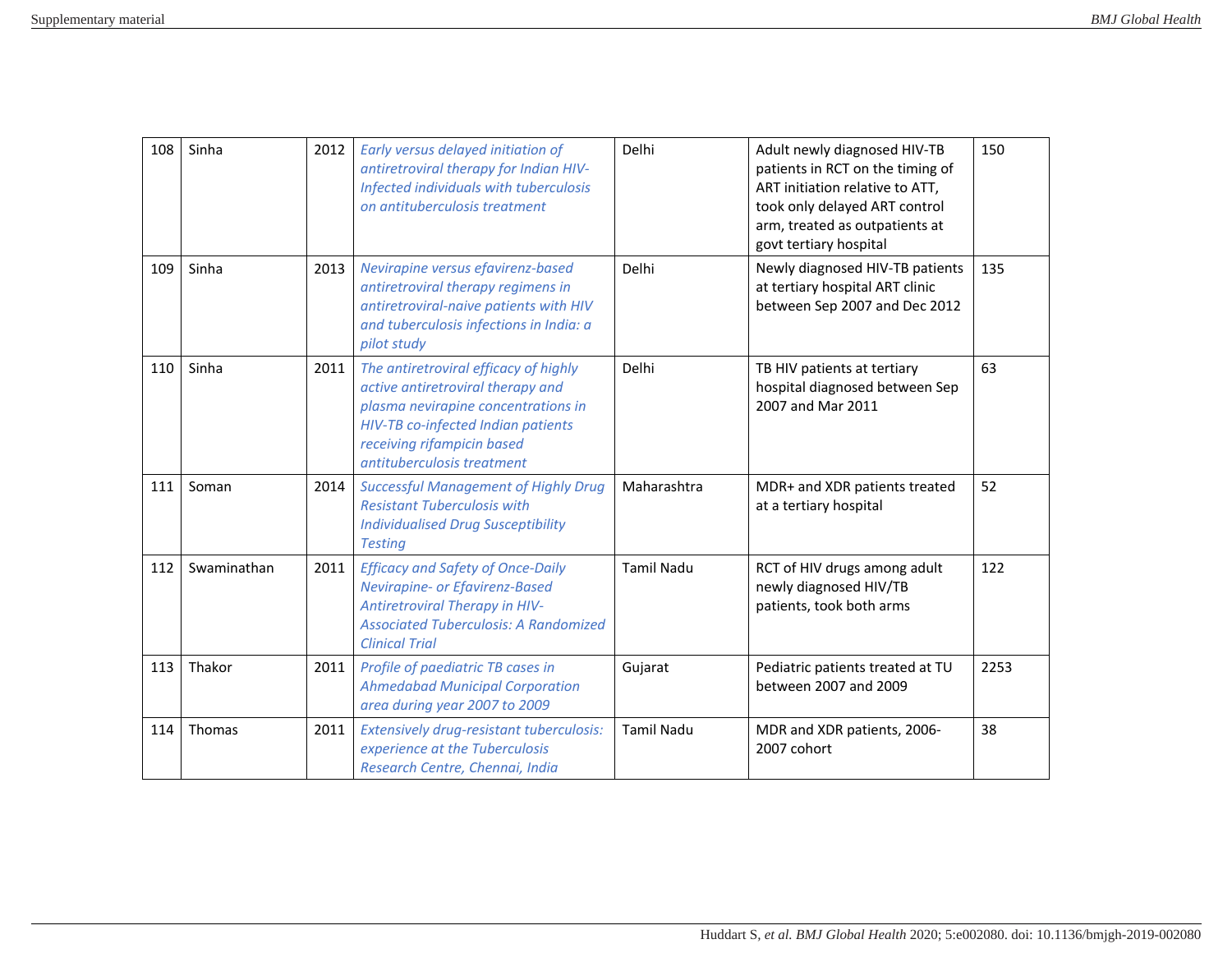| 115 | Tiwari     | 2012 | Relationship Between Sputum Smear<br><b>Grading And Smear Conversion Rate</b><br>And Treatment Outcome In The<br><b>Patients Of Pulmonary Tuberculosis</b><br><b>Undergoing Dots- A Prospective Cohort</b><br><b>Study</b> | Delhi                | Category I SS+ TB patients<br>treated at DOTS centres between<br>Nov 2006 and Oct 2007                      | 338  |
|-----|------------|------|----------------------------------------------------------------------------------------------------------------------------------------------------------------------------------------------------------------------------|----------------------|-------------------------------------------------------------------------------------------------------------|------|
| 116 | Tripathi   | 2015 | <b>Treatment Outcome Of Tuberculosis In</b><br><b>Hiv Seropositive Patients: An</b><br><b>Experience Of Southeast Region Of</b><br>Ahmedabad                                                                               | Gujarat              | HIV TB patients starting ATT at a<br>medical college between Jan<br>2012 and Dec 2013                       | 120  |
| 117 | Tripathy   | 2013 | Effectiveness of a community-based<br>observation of anti-tuberculosis<br>treatment in Bangalore City, India,<br>2010-2011                                                                                                 | Karnataka            | New SS+ RNTCP patients treated<br>between Oct 2010 and Sep 2011                                             | 1864 |
| 118 | Udwadia    | 2014 | Multidrug-resistant-tuberculosis<br>treatment in the Indian private sector:<br>Results from a tertiary referral private<br>hospital in Mumbai                                                                              | Maharashtra          | MDR TB patients treated at non-<br>profit tertiary hospital between<br>2006 and 2010                        | 78   |
| 119 | Varshney   | 2011 | Incidence of various clinico-<br>morphological variants of cutaneous<br>tuberculosis and HIV concurrence: a<br>study from the Indian subcontinent                                                                          | <b>Uttar Pradesh</b> | Cerebral TB patients treated at a<br>private hospital between Oct<br>2007 and Nov 2009                      | 131  |
| 120 | Vashishtha | 2013 | Efficacy and safety of thrice weekly<br>DOTS in tuberculosis patients with and<br>without HIV co-infection: an<br>observational study                                                                                      | Delhi                | TB HIV patients initiating<br>treatment at tertiary<br>government hospital between<br>Apr 2006 and Oct 2010 | 305  |
| 121 | Vasudevan  | 2014 | <b>Smear Conversion, Treatment</b><br>Outcomes and the Time of Default in<br><b>Registered Tuberculosis Patients on</b><br><b>RNTCP DOTS in Puducherry, Southern</b><br>India                                              | Puducherry           | TB patients at TU between Jan<br>and Jun 2011                                                               | 660  |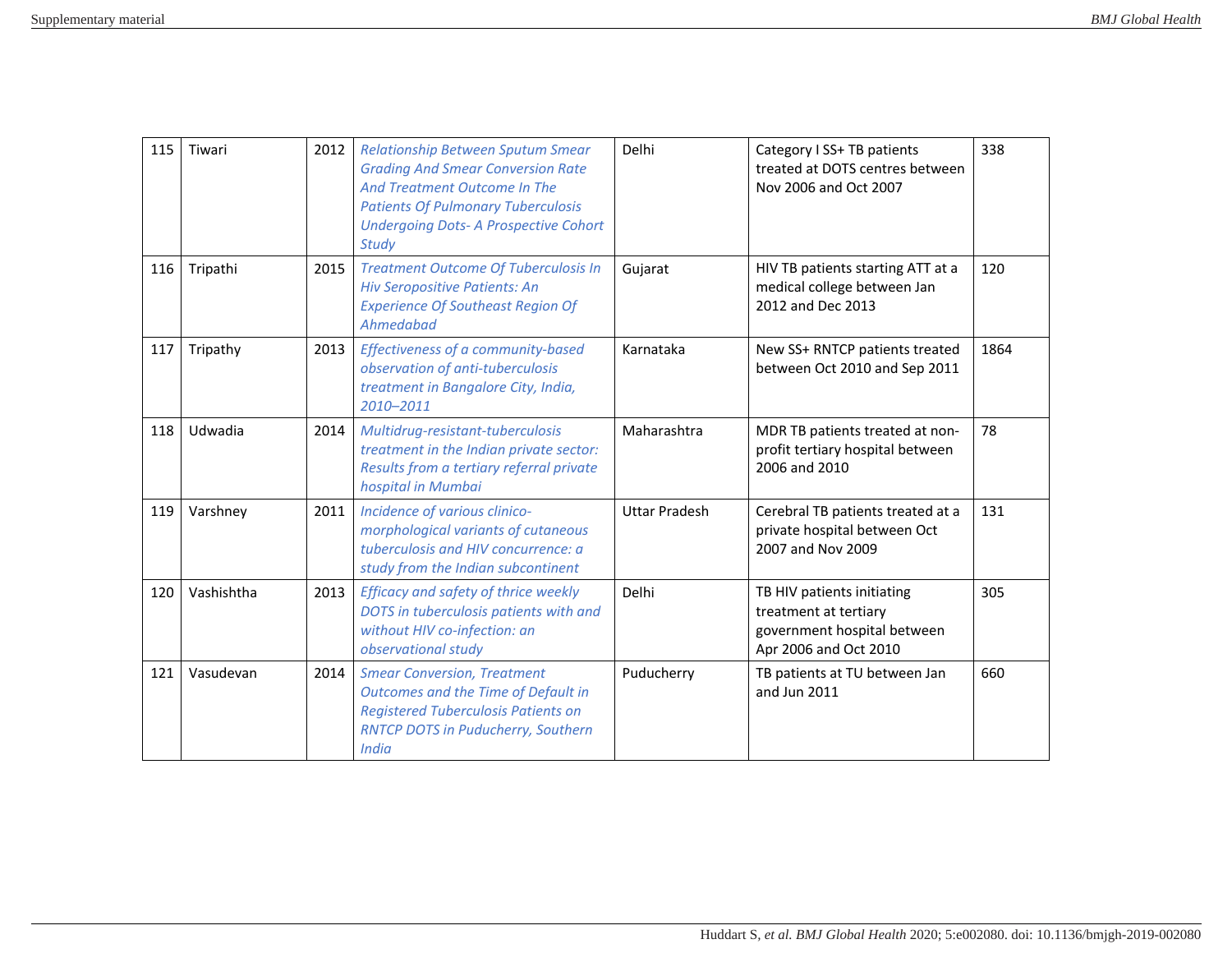| 122 | Veeramani   | 2016 | Study on outcome of the treatment of<br>tuberculosis patients registered under<br><b>Revised National Tuberculosis Control</b><br>Programme - DOTS strategy                                                                                          | <b>Tamil Nadu</b>                  | TB patients registered at DOTS<br>centers in 2014                                    | 282  |
|-----|-------------|------|------------------------------------------------------------------------------------------------------------------------------------------------------------------------------------------------------------------------------------------------------|------------------------------------|--------------------------------------------------------------------------------------|------|
| 123 | Velayutham  | 2016 | Factors associated with sputum culture<br>conversion in multidrug- resistant<br>pulmonary tuberculosis                                                                                                                                               | West Bengal, Delhi<br>and Kerala   | DR TB patients treated by RNTCP<br>between Jan 2009 and Dec 2011                     | 787  |
| 124 | Vijay       | 2011 | <b>Treatment Outcome and Mortality at</b><br>One and Half Year Follow-Up of HIV<br><b>Infected TB Patients Under TB Control</b><br>Programme in a District of South India                                                                            | Karnataka                          | TB-HIV patients registered with<br>the RNTCP between Jul 2007 and<br><b>Jun 2008</b> | 281  |
| 125 | Viswanathan | 2014 | <b>Effect of diabetes on treatment</b><br>outcome of smear-positive pulmonary<br>tuberculosis- A report from South<br><b>India</b>                                                                                                                   | <b>Tamil Nadu</b>                  | TB patients registered at TUs<br>between Jan and Mar 2011                            | 245  |
| 126 | Shibin      | 2014 | A Case Control Study On Clinical<br><b>Characteristics And Treatment</b><br><b>Outcomes In Tuberculosis Patients</b><br><b>With Diabetes In Palakkad District</b>                                                                                    | Kerala                             | DTC TB patients                                                                      | 130  |
| 127 | Patel       | 2017 | A Randomized, Controlled, Phase III<br><b>Clinical Trial to Evaluate the Efficacy</b><br>and Tolerability of Risorine with<br><b>Conventional Rifampicin in the</b><br><b>Treatment of Newly Diagnosed</b><br><b>Pulmonary Tuberculosis Patients</b> | Jammu,<br>Bangalore,<br>Ahmedabhad | Control arm of RCT                                                                   | 117  |
| 128 | Saini       | 2016 | A Retrospective Cohort Study of<br><b>Treatment Outcome among HIV</b><br>positive and HIV negative TB patients<br>in Chandigarh, India                                                                                                               | Punjab                             | RNTCP treated adult drug<br>sensitive patients                                       | 3551 |
| 129 | Misra       | 2016 | A study of hyponatremia in tuberculous<br>meningitis                                                                                                                                                                                                 | <b>Uttar Pradesh</b>               | TBM patients treated at<br>government hospital                                       | 76   |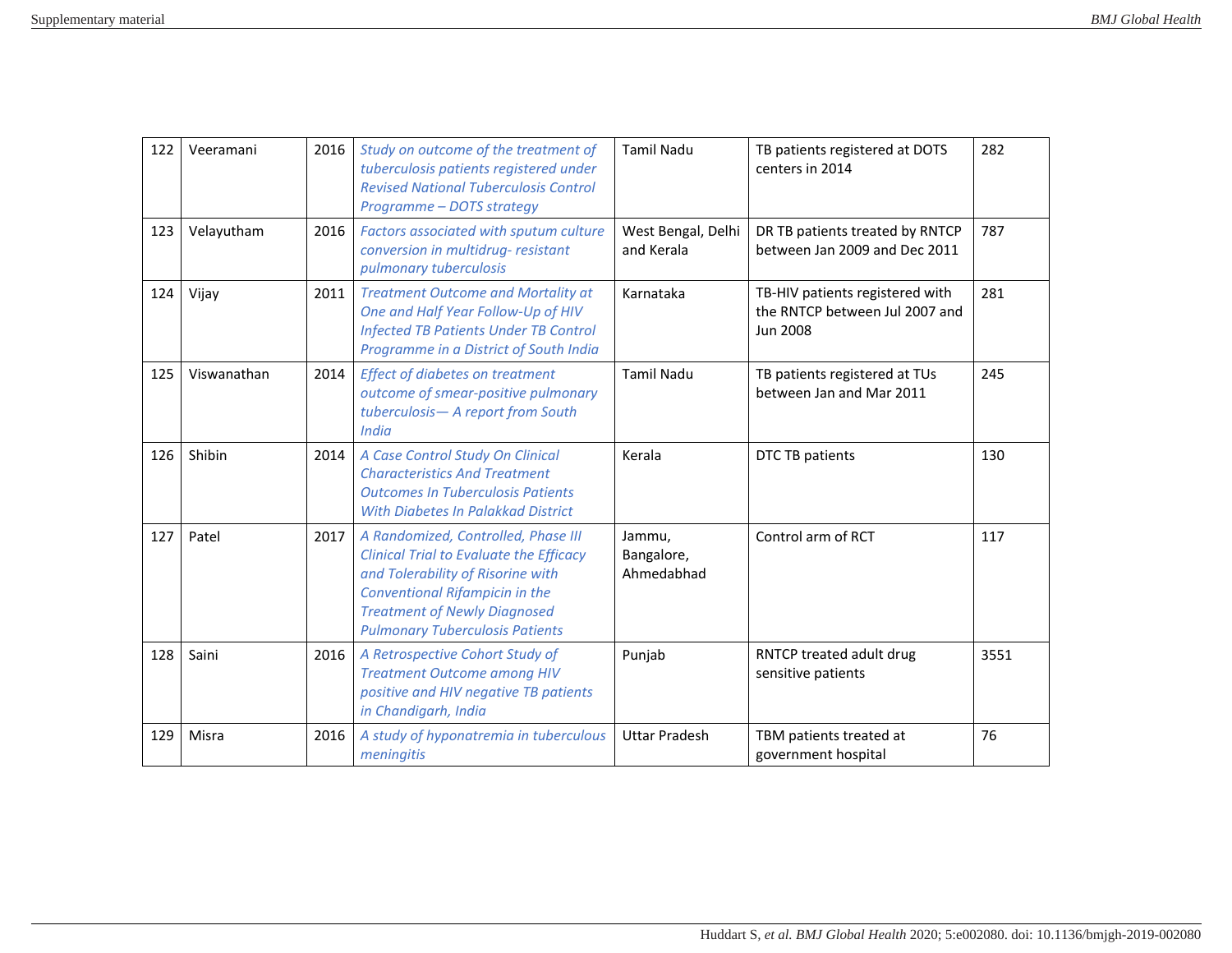| 130 | Marskole      | 2018 | A Study of Impact of CD4 and BMI on<br><b>Effectiveness of DOTS in HIV-TB Cases</b><br>Registered in Hamidia Hospital Bhopal                                 | Madhya Pradesh | TB and TB HIV patients in<br>hospital DOTS and ART center                                                                                                              | 248 |
|-----|---------------|------|--------------------------------------------------------------------------------------------------------------------------------------------------------------|----------------|------------------------------------------------------------------------------------------------------------------------------------------------------------------------|-----|
| 131 | Das           | 2007 | A study of pulmonary tuberculosis in<br>the elderly                                                                                                          | West Bengal    | Pulmonary TB patients at<br>hospital                                                                                                                                   | 70  |
| 132 | Nagpal        | 2015 | A Study of Sputum Conversion Rates<br>Affecting the Treatment Outcome in<br><b>Newly Diagnosed Smear Positive Cases</b><br>under DOTS in Amritsar City       | Punjab         | NSP patients at TUs                                                                                                                                                    | 250 |
| 133 | Nelliyanil    | 2012 | A Study Of The Socio-Demographic<br><b>Profile And Treatment Outcome Of</b><br>Paediatric Tuberculosis Patients In<br><b>Bangalore Mahanagar Palike Area</b> | Karnataka      | TU pediatric TB cases                                                                                                                                                  | 209 |
| 134 | Gharat        | 2017 | A Study on Socio-demographic Profile<br>and Outcome of Tuberculosis in HIV-TB<br>Co-infected Cases in Surat City,<br>Western India                           | Gujarat        | RNTCP HIV-TB patients                                                                                                                                                  | 204 |
| 135 | Yerramilli    | 2017 | A study on the clinical outcomes and<br>management of meningitis at a<br>tertiary care centre                                                                | Telangana      | Hospitalized TBM patients                                                                                                                                              | 41  |
| 136 | Mukhopadhyay  | 2014 | Abdominal Tuberculosis with an Acute<br>Abdomen: Our Clinical Experience                                                                                     | West Bengal    | Adult abdominal TB patients at<br>government tertiary hospital<br>between Jan 2009 and Dec 2011                                                                        | 70  |
| 137 | <b>Bunkar</b> | 2016 | Add-on prednisolone in the<br>management of cervical lymph node<br>tuberculosis                                                                              | Rajasthan      | Cervical TB treated at hospital -<br>DOTS only arm                                                                                                                     | 60  |
| 138 | Alvarez-Uria  | 2015 | Adding Streptomycin to an Intensified<br><b>Regimen for Tuberculous Meningitis</b><br><b>Improves Survival in HIV-Infected</b><br><b>Patients</b>            | Andhra Pradesh | All HIV-infected patients<br>diagnosed with tuberculous<br>meningitis from 1 January 2011<br>to 1 October 2014 from the<br>Vicente Ferrer HIV Cohort Study<br>database | 79  |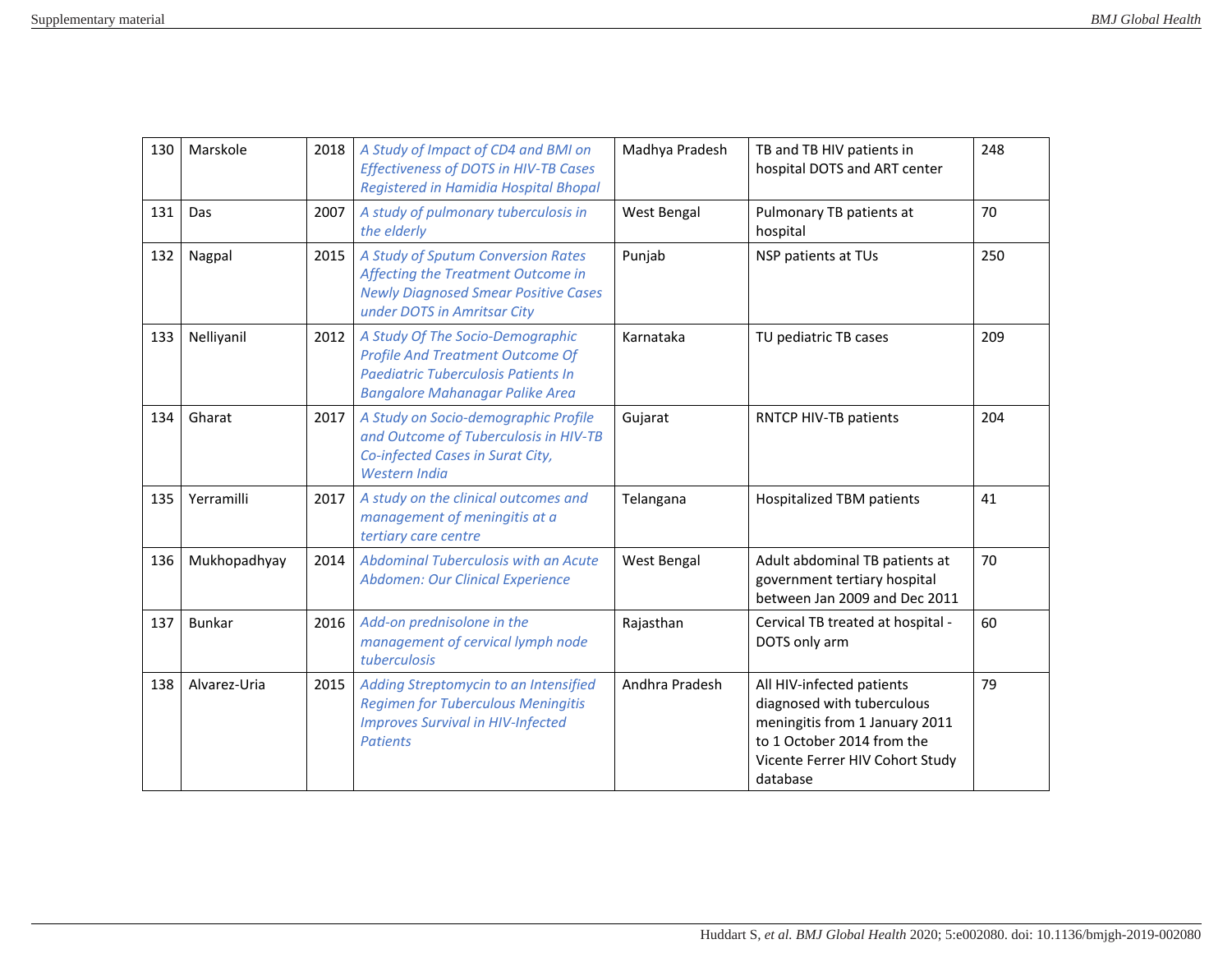| 139 | Dela          | 2017 | Adverse drug reactions and treatment<br>outcome analysis of DOTS plus therapy<br>of MDRTB patients at district<br>tuberculosis centre: A four year<br>retrospective study | Gujarat        | MDR-TB patients treated by<br>RNTCP, excluded natural causes<br>of deaths | 125  |
|-----|---------------|------|---------------------------------------------------------------------------------------------------------------------------------------------------------------------------|----------------|---------------------------------------------------------------------------|------|
| 140 | Kumar         | 2017 | An Overview Of Anti-Tuberculosis<br>Treatment (ATT) In CAT I Newly<br><b>Diagnosed Cases Of Tuberculosis In</b><br><b>RNTCP</b>                                           | Madhya Pradesh | Hospital outpatients, new drug<br>sensitive TB                            | 360  |
| 141 | Puri          | 2017 | Antitubercular therapy induced liver<br>function tests abnormalities in human<br>immunodeficiency virus infected<br>individuals                                           | Maharashtra    | TB-HIV ATT-naive adult patients<br>diagnosed with TB at ART centre        | 100  |
| 142 | Kondapaka     | 2012 | Are Tuberculosis Patients in a Tertiary<br>Care Hospital in Hyderabad, India<br><b>Being Managed According to National</b><br>Guidelines?                                 | Telangana      | TB inpatients                                                             | 1132 |
| 143 | <b>Dhoble</b> | 2017 | Assessment of the Socio-Demographic<br><b>Profile and Treatment Outcome of</b><br><b>Pediatric Tuberculosis Patients</b>                                                  | Maharashtra    | Pediatric patients from TU                                                | 69   |
| 144 | Jaison        | 2018 | Assessment Of Treatment Outcome In<br><b>Tuberculosis Patients Approaching A</b><br><b>Tertiary Care Teaching Hospital</b>                                                | Kerala         | TB patients treated at tertiary<br>hospital                               | 101  |
| 145 | Datta         | 2015 | Can Vitamin D Supplementation<br>Hasten Recovery Of Tuberculosis                                                                                                          | West Bengal    | PTB hospital patients                                                     | 271  |
| 146 | Modi          | 2017 | Clinical and radiological predictors of<br>outcome in tubercular meningitis: A<br>prospective study of 209 patients                                                       | Punjab         | TBM patients at tertiary hospital                                         | 209  |
| 147 | Synmon        | 2017 | Clinical and radiological spectrum of<br>intracranial tuberculosis: A hospital<br>based study in Northeast India                                                          | Assam          | Intracranial TB patients                                                  | 93   |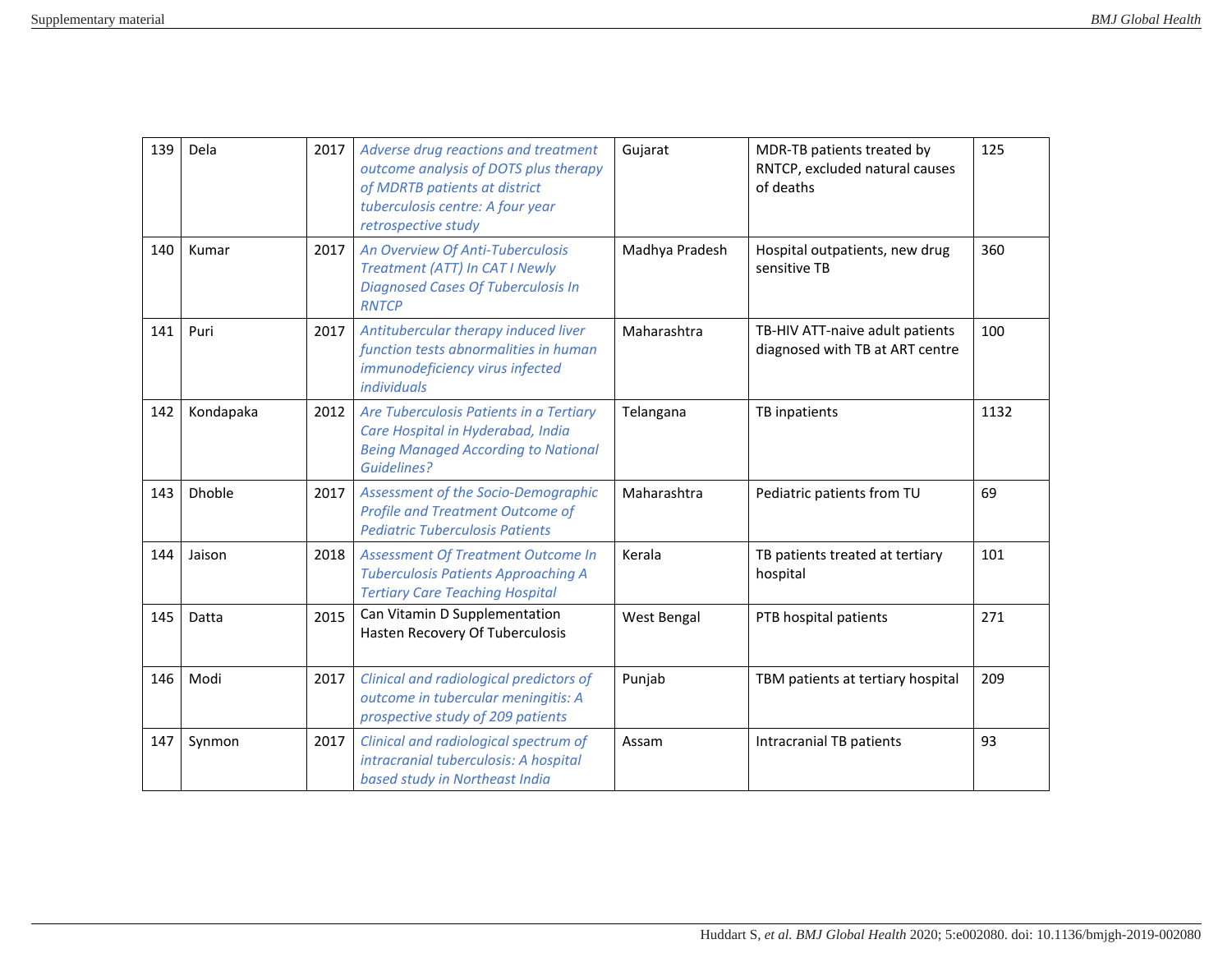| 148 | Dole      | 2017 | <b>Clinical Profile and Treatment Outcome</b><br>of Drug Resistant Tuberculosis Patients<br>of Western Maharashtra, India                                                                          | Maharashtra       | DR TB patients treated at<br>hospital                                            | 146 |
|-----|-----------|------|----------------------------------------------------------------------------------------------------------------------------------------------------------------------------------------------------|-------------------|----------------------------------------------------------------------------------|-----|
| 149 | Mukherjee | 2017 | <b>Clinical Profile of Tubercular Empyema</b><br>with Special Reference to Diagnostic<br>Role of Cartridge Based Nucleic Acid<br><b>Amplification test (CBNAAT)</b>                                | West Bengal       | TB empyema patients at tertiary<br>govt hospital                                 | 40  |
| 150 | Mukherjee | 2014 | Comparison between childhood and<br>adult tuberculosis in a rural<br>tuberculosis unit of West Bengal: A<br>retrospective study                                                                    | West Bengal       | Cases registered at TU between<br>Jan 2008 and Dec 201, outcomes<br>only for NSP | 741 |
| 151 | Parida    | 2014 | <b>Comparison of Directly Observed</b><br><b>Treatment Short Course (DOTS) with</b><br>Self-Administered Therapy in<br><b>Pulmonary Tuberculosis in Udupi</b><br><b>District of Southern India</b> | Karnataka         | Hospital DOTS records                                                            | 75  |
| 152 | Shukla    | 2016 | <b>Comparison of Outcome of Dots and</b><br>Self Administered Therapy in Patients<br>of Tuberculosis in Tertiary Care<br>Hospital, Nainital                                                        | Uttarakhand       | Hospital TB patients - DOTS arm                                                  | 60  |
| 153 | Gopalan   | 2018 | <b>Daily vs Intermittent Antituberculosis</b><br>Therapy for Pulmonary Tuberculosis in<br><b>Patients With HIV A Randomized</b><br><b>Clinical Trial</b>                                           | <b>Tamil Nadu</b> | HIV-TB patients in RCT                                                           | 98  |
| 154 | Kant      | 2017 | Delay in initiation of treatment after<br>diagnosis of pulmonary tuberculosis in<br>primary health care setting: eight year<br>cohort analysis from district Faridabad,<br>Haryana, North India    | Haryana           | Pulmoanry TB patients at PHCs                                                    | 662 |
| 155 | Koul      | 2016 | Demography and clinical outcome of<br>pulmonary tuberculosis in Kashmir; 2<br>year prospective study                                                                                               | Kashmir           | Adult pulmonary TB patients at<br>public hospital                                | 72  |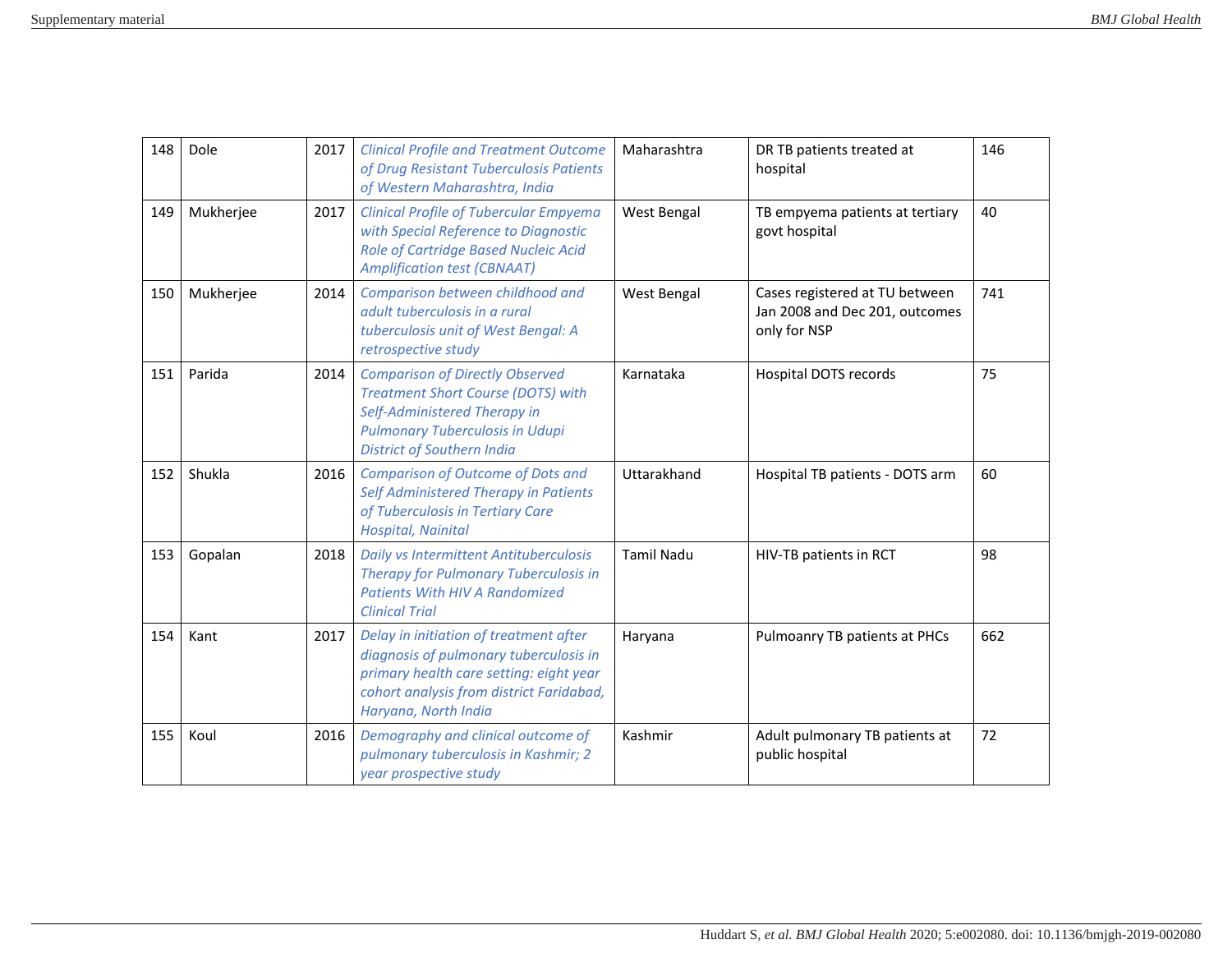| 156 | Siddiqui   | 2017 | Diabetes prevalence and its impact on<br>health-related quality of life in<br>tuberculosis patients                                                    | Delhi                     | DOTS centre TB patients                                                               | 316 |
|-----|------------|------|--------------------------------------------------------------------------------------------------------------------------------------------------------|---------------------------|---------------------------------------------------------------------------------------|-----|
| 157 | Das        | 2014 | Directly-Observed and Self-<br><b>Administered Tuberculosis Treatment</b><br>in a Chronic, Low-Intensity Conflict<br>Setting in India                  | Andhra Pradesh,<br>Odisha | DOT arm of MSF treated<br>patients, community healthcare<br>centre, initiated in 2012 | 55  |
| 158 | Arockiaraj | 2018 | Drug resistant Skeletal Tuberculosis in<br>a tertiary care centre in South India                                                                       | <b>Tamil Nadu</b>         | DR skeletal TB at tertiary centre                                                     | 898 |
| 159 | Mittal     | 2011 | <b>Effect of Disease Related Variables on</b><br><b>Treatment Outcome Under DOTS</b>                                                                   | <b>Uttar Pradesh</b>      | <b>DOTS</b> patients                                                                  | 900 |
| 160 | Kadam      | 2017 | Effectiveness Of DOTS Therapy Under<br>Rntcp-Dots Strategy In Paediatric TB-<br>Experience From Western India                                          | Maharashtra               | Pediatric patients at tertiary<br>hospital                                            | 104 |
| 161 | Chopra     | 2017 | <b>Efficacy of alternate day Directly</b><br><b>Observed Treatment Short-course</b><br>(DOTS) in skeletal tuberculosis - A<br>retrospective study      | Delhi                     | skeletal TB at RNTCP clinic                                                           | 218 |
| 162 | Lanjewar   | 2014 | <b>Evaluation of treatment outcome of</b><br>tuberculosis patients in the urban field<br>practice area of D.Y. Patil Medical<br>College, Pimpri, Pune  | Maharashtra               | Urban DOTS patients                                                                   | 429 |
| 163 | Jain       | 2016 | <b>Evaluation study of treatment outcome</b><br>in Tuberculosis patients receiving DOTS<br>under RNTCP                                                 | Madhya Pradesh            | RNTCP treated TB patients                                                             | 241 |
| 164 | Anandaraj  | 2017 | Factors influencing delay in sputum<br>smear conversion among new smear-<br>positive pulmonary tuberculosis<br>patients of Davangere tuberculosis unit | Karnataka                 | Adult pulmonary TB treated at<br><b>DMC</b>                                           | 233 |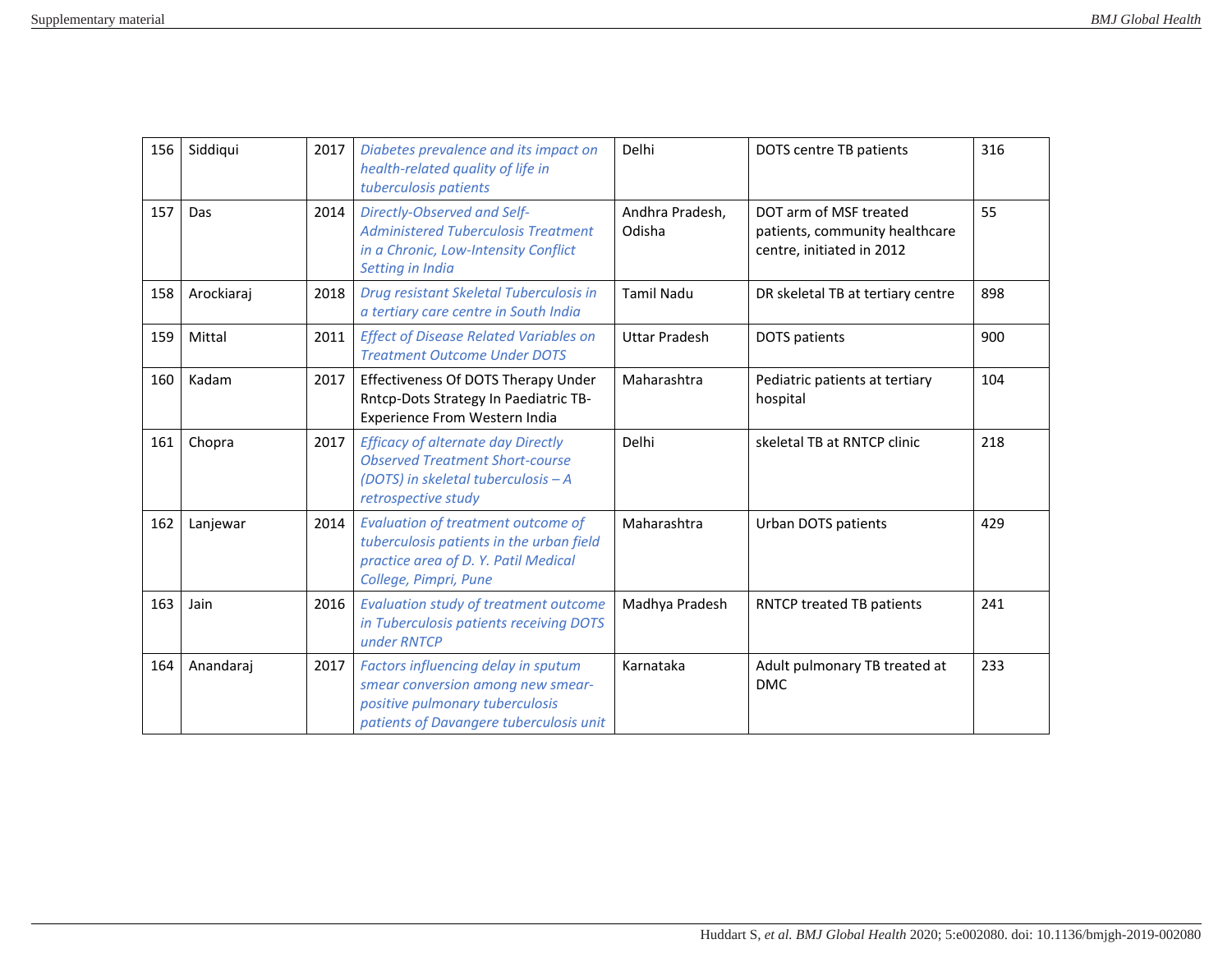| 165 | Bhattacharya | 2017 | Follow up of Drug-Resistant Pulmonary<br><b>Tuberculosis Patients in a DRTB Center</b><br>in First Fifteen Months of Treatment                                   | West Bengal          | DR pulmonary TB patients at<br>government hospital | 142 |
|-----|--------------|------|------------------------------------------------------------------------------------------------------------------------------------------------------------------|----------------------|----------------------------------------------------|-----|
| 166 | Prasad       | 2016 | Frequency of adverse events observed<br>with second-line drugs among patients<br>treated for multidrug-resistant<br>tuberculosis                                 | <b>Uttar Pradesh</b> | Pediatric TB cases                                 | 98  |
| 167 | Taneja       | 2017 | Home Based Care as an Approach to<br>Improve the Efficiency of treatment for<br><b>MDR Tuberculosis: A Quasi-</b><br><b>Experimental Pilot Study</b>             | Delhi                | Hospital chest clinic MDR<br>patients              | 50  |
| 168 | Mohammed     | 2018 | <b>Hypothalamic and pituitary</b><br>dysfunction is common in tubercular<br>meningitis: A prospective study from a<br>tertiary care center in Northern India     | Punjab               | TBM patients at tertiary hospital                  | 63  |
| 169 | Mahmood      | 2018 | <b>Impact Of Diabetes Mellitus On</b><br><b>Treatment Outcome Of Multidrug</b><br><b>Resistant Pulmonary Tuberculosis</b>                                        | <b>Uttar Pradesh</b> | Hospital treated DOTS MDR<br>patients              | 144 |
| 170 | <b>Bhatt</b> | 2018 | Impact of integrated psycho-socio-<br>economic support on treatment<br>outcome in drug resistant tuberculosis<br>- A retrospective cohort study                  | Delhi                | Control arm in DOTS support trial<br>at DTC        | 63  |
| 171 | lype         | 2011 | In-hospital mortality of intermittent vs<br>daily antitubercular regimen in<br>patients with meningeal tuberculosis-a<br>retrospective study                     | Kerala               | TBM at tertiary hospital                           | 55  |
| 172 | Tutu         | 2017 | Incidence And Pattern Of Adverse Drug<br>Reactions (ADRs) In Patients Treated<br>For Tuberculosis Under DOTS At A<br>Tertiary Care Hospital Of Northern<br>India | <b>Uttar Pradesh</b> | Hospital treated new TB DOTS<br>patients           | 115 |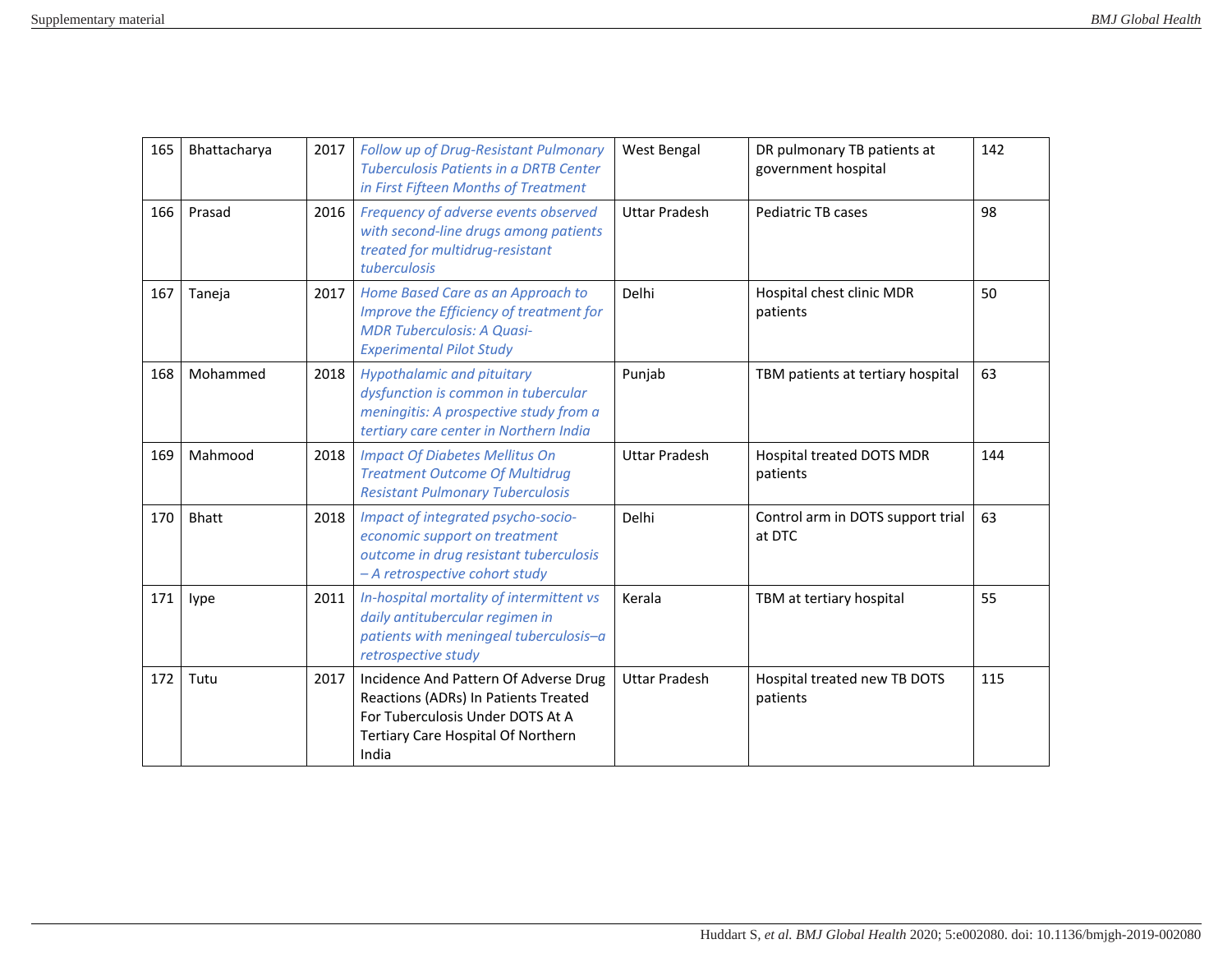| 173 | Shah       | 2018 | <b>Increasing Prevalence of Pediatric</b><br>Drug-resistant Tuberculosis in Mumbai,<br>India, and Its Outcome                                                                                                                                           | Maharashtra             | Pediatric DR-TB                                                                 | 110 |
|-----|------------|------|---------------------------------------------------------------------------------------------------------------------------------------------------------------------------------------------------------------------------------------------------------|-------------------------|---------------------------------------------------------------------------------|-----|
| 174 | Ranjkalkar | 2018 | Isoniazid and rifampicin concentrations<br>in children with tuberculosis with either<br>a daily or intermittent regimen:<br>implications for the revised RNTCP<br>2012 doses in India                                                                   | <b>Tamil Nadu</b>       | Pediatric TB patients treated at<br>tertiary hospital, intermittent<br>DOTS arm | 27  |
| 175 | Mundra     | 2017 | Magnitude and determinants of<br>adverse treatment outcomes among<br>tuberculosis patients registered under<br><b>Revised National Tuberculosis Control</b><br>Program in a Tuberculosis Unit,<br>Wardha, Central India: A record-based<br>cohort study | Maharashtra             | Patients registered at TU in 2014                                               | 510 |
| 176 | Jaryal     | 2011 | Manifestations of tuberculosis in<br>HIV/AIDS patients and its relationship<br>with CD4 count                                                                                                                                                           | <b>Himachal Pradesh</b> | HIV-TB patients                                                                 | 87  |
| 177 | Augustine  | 2015 | Multidrug-resistant tuberculosis: Need<br>for better diagnostic modalities and<br>clinical end points - Five-year tertiary<br>care hospital experience                                                                                                  | Dehli                   | MDR culture confirmed patients<br>at tertiary hospital                          | 40  |
| 178 | Sinha      | 2017 | Nevirapine- versus Efavirenz-based<br>antiretroviral therapy regimens in<br>antiretroviral-naive patients with HIV<br>and Tuberculosis infections in India: a<br>multi-centre study                                                                     | Delhi,<br>Maharashtra   | Efavirenz arm of HIV-TB RCT                                                     | 140 |
| 179 | Latief     | 2016 | Novel risk factors and early detection<br>of anti tubercular treatment induced<br>liver injury-Looking beyond American<br><b>Thoracic Society Guidelines</b>                                                                                            | Jammu and<br>Kashmir    | TB patients treated at tertiary<br>hospital                                     | 200 |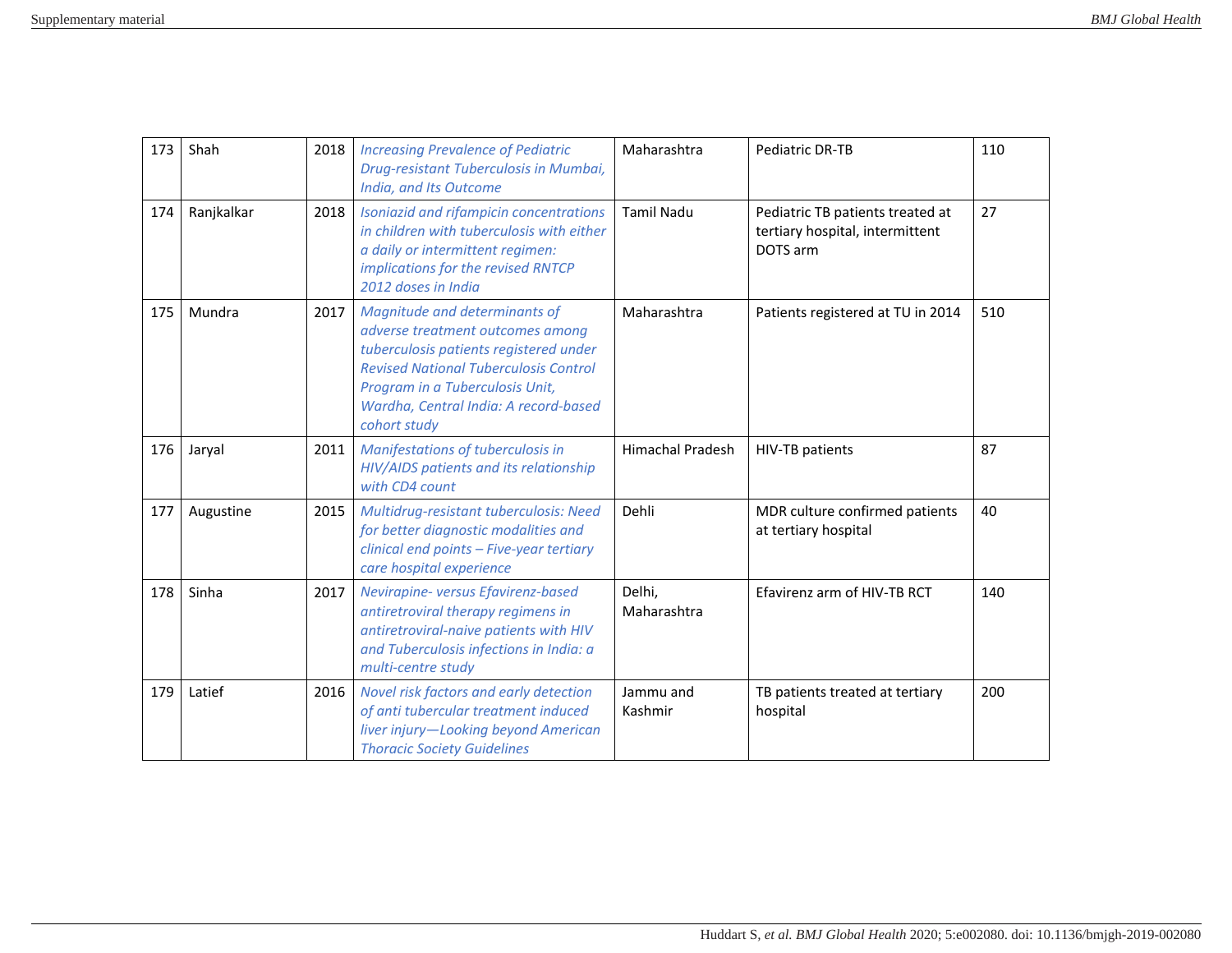| 180 | Sinha      | 2017 | <b>Once Daily Dose of Nevirapine (400</b><br>mg) Versus Twice-Daily Dose (200 mg)<br>of Nevirapine-Based Highly Active<br><b>Antiretroviral Therapy Regimens in</b><br><b>Antiretroviral Naïve Patients with HIV</b><br>and Tuberculosis Infection in India | Delhi                                                                         | Control arm of HAART trial in TB-<br><b>HIV patients</b>        | 31   |
|-----|------------|------|-------------------------------------------------------------------------------------------------------------------------------------------------------------------------------------------------------------------------------------------------------------|-------------------------------------------------------------------------------|-----------------------------------------------------------------|------|
| 181 | Kunoor     | 2017 | Outcomes of patients treated with<br>individualised anti-tuberculosis<br>regimens in a tertiary care centre in<br>India                                                                                                                                     | Kerala                                                                        | Patients treated at private<br>tertiary hospital                | 54   |
| 182 | Gupta      | 2017 | Predictors of adverse outcome in<br>patients of tuberculous meningitis in a<br>multi-centric study from India                                                                                                                                               | Delhi                                                                         | TBM patients treated at hospital                                | 478  |
| 183 | Barman     | 2017 | Profile And Treatment Outcome<br>Among Pulmonary Tuberculosis<br>Patients Under DOTS Attending A<br>Tertiary Care Centre In Dibrugarh<br>District, Assam                                                                                                    | Assam                                                                         | PTB patients diagnosed with PTB<br>treated at tertiary hospital | 661  |
| 184 | More       | 2017 | Profile of drug-resistant tuberculosis in<br><b>Western Maharashtra</b>                                                                                                                                                                                     | Maharashtra                                                                   | Government treated DR TB<br>patients                            | 96   |
| 185 | Shah       | 2017 | <b>Profile of Tuberculous Cervical</b><br>Lymphadenopathy in Children                                                                                                                                                                                       | Maharashtra                                                                   | Pediatric cervical lymph TB                                     | 63   |
| 186 | Velayutham | 2018 | Recurrence of tuberculosis among<br>newly diagnosed sputum positive<br>pulmonary tuberculosis patients<br>treated under the Revised National<br>Tuberculosis Control Programme,<br>India: A multi-centric prospective study                                 | Tamil Nadu,<br>Karnataka, Delhi,<br>Maharashtra,<br>Madhya Pradesh,<br>Kerala | RNTCP new SS+ adult pulmonary<br>TB patients                    | 1565 |
| 187 | Anandaraj  | 2017 | Relationship Between Pre Treatment<br><b>Bacillary Load And Smear Conversion</b><br>And Treatment Outcome Of Pulmonary                                                                                                                                      | Karnataka                                                                     | Adult pulmonary TB patients<br>treated at DMC                   | 313  |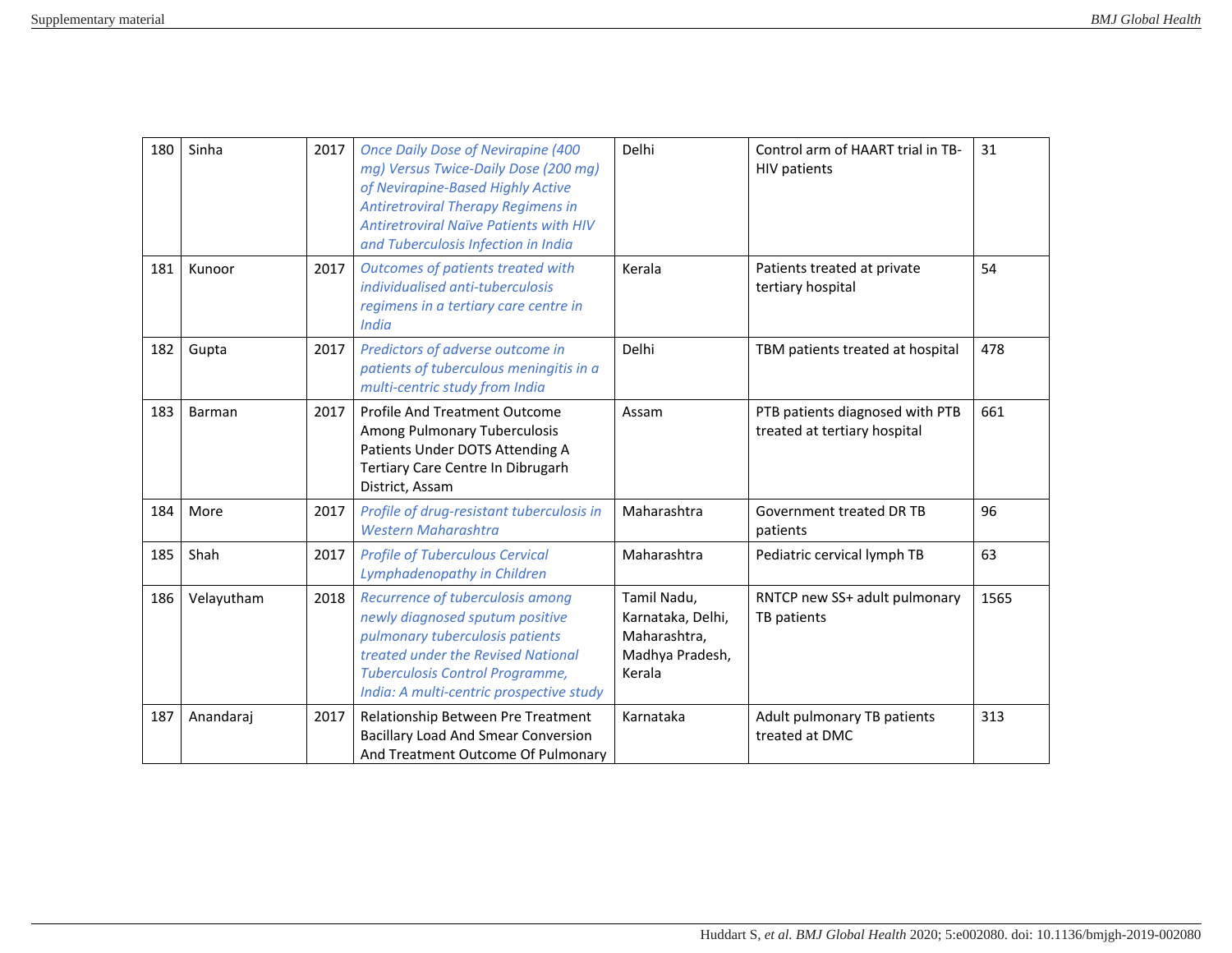|     |               |      | Tuberculosis Patients In A TB Unit Of<br>Karnataka                                                                                                                                                    |                      |                                    |      |
|-----|---------------|------|-------------------------------------------------------------------------------------------------------------------------------------------------------------------------------------------------------|----------------------|------------------------------------|------|
| 188 | Tiwari        | 2012 | Relationship Between Sputum Smear<br><b>Grading And Smear Conversion Rate</b><br>And Treatment Outcome In The<br>Patients Of Pulmonary Tuberculosis<br>Undergoing DOTS- A Prospective<br>Cohort Study | Delhi                | Chest clinic DOTS patients         | 338  |
| 189 | Kalita        | 2016 | Safety and efficacy of additional<br>levofloxacin in tuberculous meningitis:<br>A randomized controlled pilot study                                                                                   | <b>Uttar Pradesh</b> | Control arm of TBM RCT             | 28   |
| 190 | Sharma        | 2016 | Six months versus nine months anti-<br>tuberculous therapy for female genital<br>tuberculosis: a randomized controlled<br>trial                                                                       | Delhi                | Female genital TB with infertility | 89   |
| 191 | Rohit         | 2018 | Socio-demographic profile and<br>outcome of TB patients registered at<br><b>DTC Rewa of Central India</b>                                                                                             | Madhya Pradesh       | DTC TB patients                    | 133  |
| 192 | <b>Dhaked</b> | 2018 | Socio-demographic profile and<br>treatment outcomes in pediatric TB<br>patients attending DOTS centers in<br>urban areas of Delhi                                                                     | Delhi                | Pediatric TU patients in Delhi     | 140  |
| 193 | Bagga         | 2017 | Socio-Epidemiological Characteristics<br>And Treatment Outcome Of Adult<br><b>Tuberculosis Patients Under Directly</b><br>Observed Treatment Short Course In<br>Ludhiana City                         | Punjab               | Adult TU patients                  | 221  |
| 194 | Lepcha        | 2017 | Sociodemographic profile and<br>treatment outcome of tuberculosis<br>patients registered under Directly<br><b>Observed Treatment Short course in</b>                                                  | Sikkim               | TU patients                        | 2638 |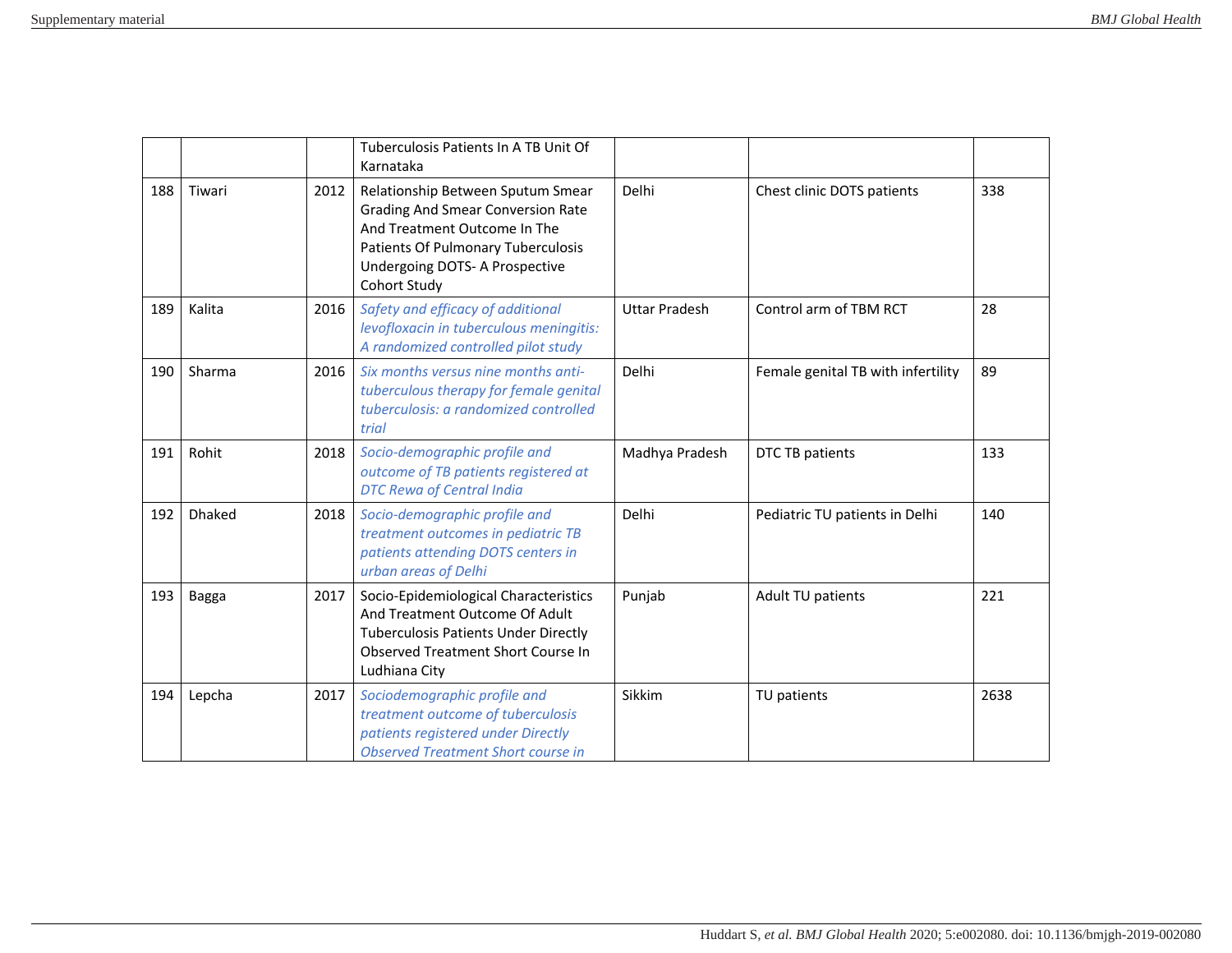|     |              |      | East Sikkim with reference to<br>defaulters                                                                                                                                                                  |                |                                                |     |
|-----|--------------|------|--------------------------------------------------------------------------------------------------------------------------------------------------------------------------------------------------------------|----------------|------------------------------------------------|-----|
| 195 | Banga        | 2018 | <b>Spinal Tuberculosis - Directly Observed</b><br><b>Treatment and Short Course or Daily</b><br>Anti Tubercular Therapy - Are We Over<br>Treating?                                                           | Punjab         | Spinal TB treated at hospital -<br>DOTS arm    | 30  |
| 196 | Patel        | 2018 | <b>Sputum Smear and Culture Conversion</b><br>in Multidrug Resistance Tuberculosis<br><b>Patients in Seven Districts of Central</b><br>Gujarat, India: A Longitudinal Study                                  | Gujarat        | <b>DOTS Plus DR patients</b>                   | 142 |
| 197 | Brahmapurkar | 2017 | Sputum smear grading and treatment<br>outcome among directly observed<br>treatment short course patients of<br>tuberculosis unit, Jagdalpur, Bastar                                                          | Chhattisgarh   | TU patients, 2014                              | 496 |
| 198 | Yadav        | 2016 | Study of factors influencing response<br>and outcome of Cat-IV regimen in<br><b>MDRTB</b> patients                                                                                                           | Rajasthan      | MDR patients, hospital DOTS+<br>centre         | 115 |
| 199 | Patil        | 2017 | Study Of Treatment Outcome Of<br><b>Tuberculosis Patients Placed For</b><br><b>Treatment Under Directly Observed</b><br>Therapy Short Course (DOTS) At A<br>Tuberculosis Unit, Karad, Western<br>Maharashtra | Maharashtra    | TU patients                                    | 319 |
| 200 | Kumar        | 2017 | Study Of Weight Variation During Anti-<br><b>Tuberculosis Treatment In Tuberculosis</b><br>Patients Put On DOTS In RNTCP In<br>Central India                                                                 | Madhya Pradesh | RNTCP treated patients at<br>tertiary hospital | 453 |
| 201 | Singh        | 2018 | <b>Surgery for Abdominal Tuberculosis in</b><br>the Present Era: Experience from a<br><b>Tertiary-Care Center</b>                                                                                            | Punjab         | Abdominal TB at tertiary hospital              | 35  |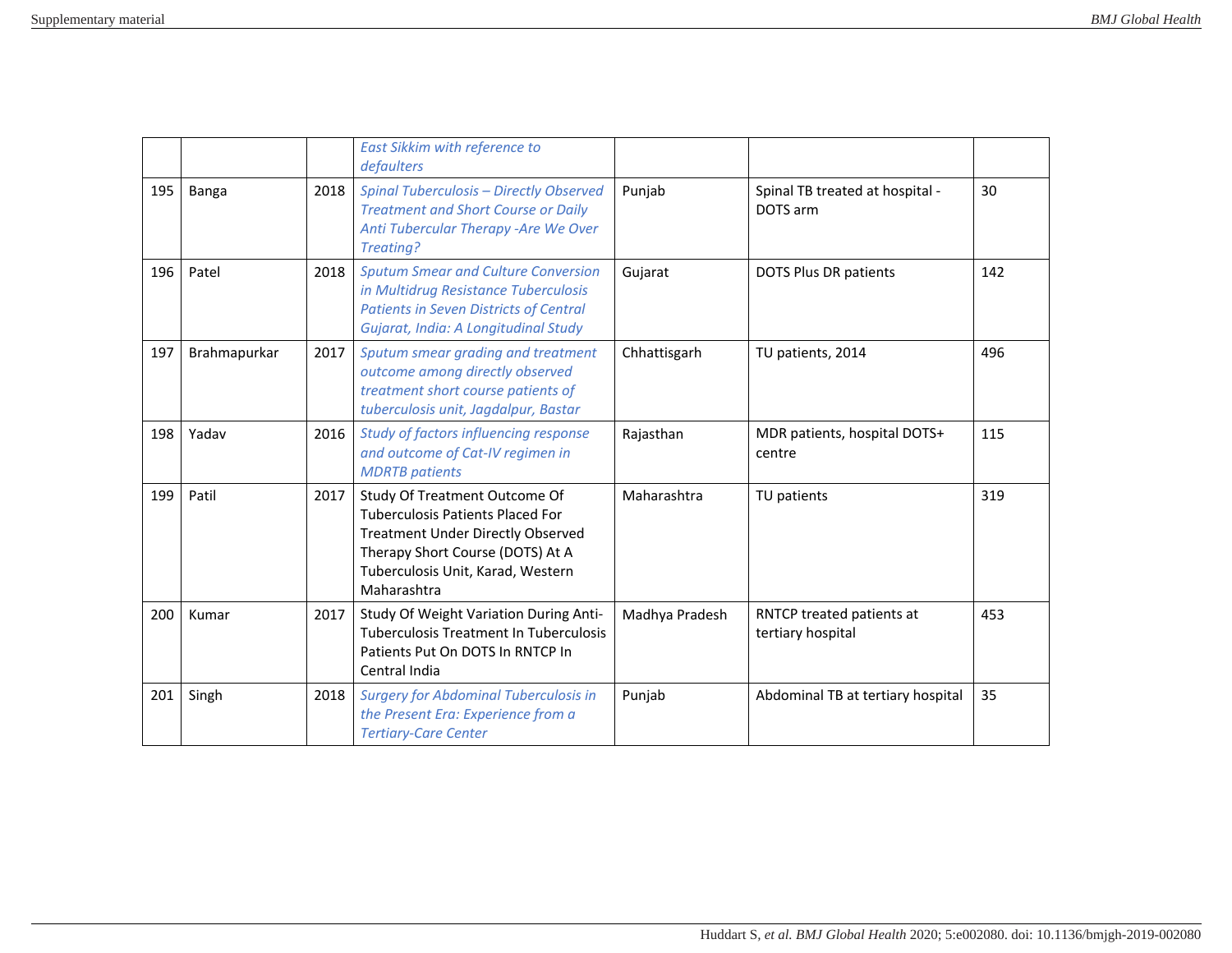| 202 | Kumar     | 2017 | <b>Thoracoscopic Decortication of Stage</b><br><b>III Tuberculous Empyema Is Effective</b><br>and Safe in Selected Cases                                               | Delhi          | TB empyema patients receiving<br>surgery     | 135  |
|-----|-----------|------|------------------------------------------------------------------------------------------------------------------------------------------------------------------------|----------------|----------------------------------------------|------|
| 203 | Saharia   | 2015 | Thyroid profile status of patients<br>treated for multidrug-resistant<br>tuberculosis in state of Meghalaya,<br><b>India</b>                                           | Meghalaya      | DTC MDR patients                             | 114  |
| 204 | Sarpal    | 2014 | <b>Treatment Outcome Among the</b><br><b>Retreatment Tuberculosis (TB) Patients</b><br>under RNTCP in Chandigarh, India                                                | Punjab         | RNTCP retreatment patients                   | 545  |
| 205 | Kumar     | 2018 | Treatment Outcome And Efficacy Of<br>Anti-Tuberculosis Treatment In<br>Tuberculosis Patients Put On DOTS In<br>RNTCP In Central India                                  | Madhya Pradesh | Hospital outpatients starting<br><b>DOTS</b> | 454  |
| 206 | Cherian   | 2016 | Treatment outcome of extrapulmonary<br>tuberculosis under Revised National<br><b>Tuberculosis Control Programme</b>                                                    | <b>NA</b>      | RNTCP EPTB patients in 3<br>districts        | 2046 |
| 207 | Prajapati | 2017 | <b>Treatment Outcome of Patients Having</b><br><b>Extensively Drug-resistant Tuberculosis</b><br>in Gujarat, India                                                     | Gujarat        | <b>XDR TB patients</b>                       | 112  |
| 208 | Gupta     | 2018 | <b>Treatment Outcomes Associated with</b><br><b>Multidrugresistant Tuberculosis</b>                                                                                    | Delhi          | MDR TB patients at tertiary DOTS<br>center   | 819  |
| 209 | Ramesh    | 2012 | <b>Treatment outcomes of childhood</b><br>tuberculosis with DOTS strategy in<br>Kottayam, Kerala                                                                       | Kerala         | pediatric TU patients                        | 155  |
| 210 | Prakash   | 2017 | <b>Tuberculosis and human</b><br>immunodeficiency virus co-infection:<br>clinico-demographic determinants at<br>an anti-retroviral therapy center in<br>Northern India | <b>Bihar</b>   | HIV-TB patients at ART center                | 508  |